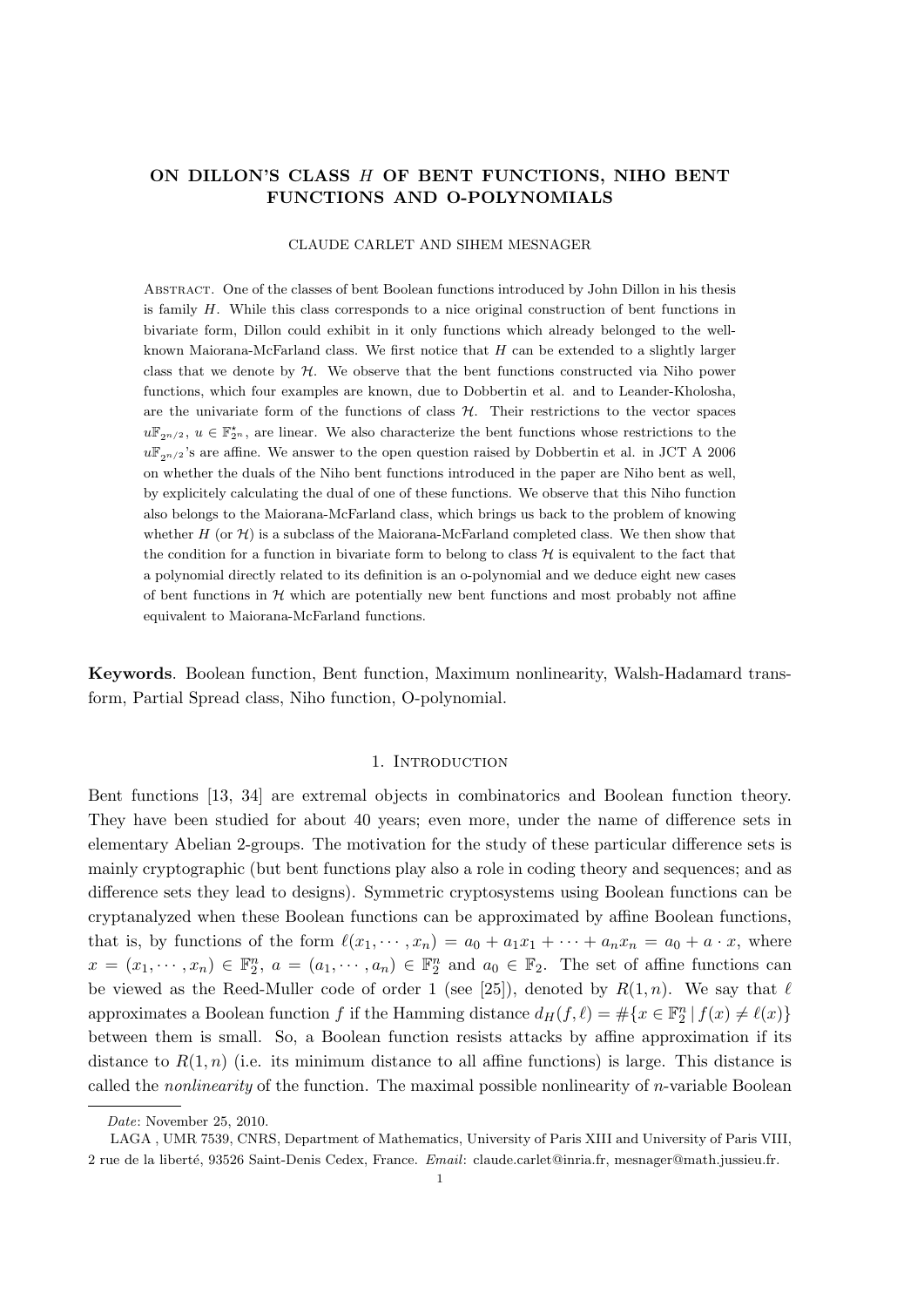functions, given by the so-called covering radius bound  $2^{n-1} - 2^{n/2-1}$  (see for instance in [4] a survey on Boolean functions), can be achieved with equality for  $n$  even only.

A Boolean function f on  $\mathbb{F}_2^n$   $(n = 2m$  even) is called bent if its nonlinearity equals  $2^{n-1} - 2^{m-1}$ (hence its resistance to the attacks based on affine approximation is optimal). Equivalently, as shown in [13, 34], f is bent if and only if its Walsh transform  $\widehat{\chi}_f$  defined at every  $a \in \mathbb{F}_2^n$ by  $\widehat{\chi}_f(a) = \sum_{x \in \mathbb{F}_2^n} (-1)^{f(x)+a \cdot x}$ , where "·" denotes any inner product in  $\mathbb{F}_2^n$  (for instance the inner product defined above), takes values  $\pm 2^m$  only (this characterization is independent of the choice of the inner product in  $\mathbb{F}_2^n$ , since any other inner product has the form  $\langle x, s \rangle = x \cdot L(s)$ , where  $L$  is an auto-adjoint linear automorphism, *i.e.* an automorphism whose associated matrix is symmetric). If f is bent, then the *dual function*  $\tilde{f}$  of f, defined on  $\mathbb{F}_2^n$  by:

$$
\widehat{\chi_f}(u) = 2^m (-1)^{f(u)}
$$

is also bent and its own dual is  $f$  itself.

As any Boolean functions, bent functions can be represented in a unique way by their algebraic normal form (ANF)

(1) 
$$
f(x) = \sum_{I \subseteq \{1, \cdots, n\}} a_I \left( \prod_{i \in I} x_i \right) ; a_I \in \mathbb{F}_2.
$$

The global degree of their ANF (called their algebraic degree) is not large: it is upper bounded by  $m$ . For this reason (since a cryptographic Boolean function should have high algebraic degree, to allow resistance to the Berlekamp-Massey and Rønjom-Helleseth attacks [27, 33]) and also because bent functions are not balanced, that is, do not have an output uniformly distributed over  $\mathbb{F}_2$ , they are improper for being used as is in cryptosystems. But they can be used to build proper balanced functions, see [14].

Bent functions are often better viewed in their bivariate representation and can also be viewed in their univariate representation. The univariate representation of any Boolean function is defined as follows: we identify  $\mathbb{F}_2^n$  with  $\mathbb{F}_{2^n}$  (which is an *n*-dimensional vector space over  $\mathbb{F}_2$ ) and we consider then the input to f as an element of  $\mathbb{F}_{2^n}$ . An inner product in  $\mathbb{F}_{2^n}$  is  $x \cdot y = Tr_1^n(xy)$ where  $Tr_1^n(x) = \sum_{i=0}^{n-1} x^{2^i}$  is the trace function from  $\mathbb{F}_{2^n}$  to  $\mathbb{F}_2$ . There exists a unique univariate polynomial  $\sum_{i=0}^{2^n-1} a_i x^i$  over  $\mathbb{F}_{2^n}$  such that f is the polynomial function over  $\mathbb{F}_{2^n}$  associated to it (this is true for every function from  $\mathbb{F}_{2^n}$  to  $\mathbb{F}_{2^n}$ ). Then the algebraic degree of f equals the maximum 2-weight of the exponents with nonzero coefficients, where the 2-weight  $w_2(i)$  of an integer  $i$  is the number of 1's in its binary expansion. Hence, in the case of a bent function, all exponents i whose 2-weights are larger than  $m$  have null coefficient  $a_i$ . Moreover,  $f$  being Boolean, its univariate representation can be written in the form  $f(x) = \sum_{j \in \Gamma_n} Tr_1^{o(j)}(a_j x^j)$ , where  $\Gamma_n$  is the set of integers obtained by choosing one element in each cyclotomic coset of 2 modulo  $2^{n} - 1$ ,  $o(j)$  is the size of the cyclotomic coset of 2 modulo  $2^{n} - 1$  containing j and  $a_j \in \mathbb{F}_{2^{o(j)}}$ . This expression is unique. It can also be written under a non-unique form  $Tr_1^n(P(x))$ where  $P(x)$  is a polynomial over  $\mathbb{F}_{2^n}$ .

The bivariate representation of Boolean functions is defined as follows: we identify  $\mathbb{F}_2^n$  with  $\mathbb{F}_{2^m} \times \mathbb{F}_{2^m}$  and we consider then the input to f as an ordered pair  $(x, y)$  of elements of  $\mathbb{F}_{2^m}$ . There exists a unique bivariate polynomial  $\sum_{0 \le i,j \le 2^m-1} a_{i,j} x^i y^j$  over  $\mathbb{F}_{2^m}$  such that f is the bivariate polynomial function over  $\mathbb{F}_{2^m}$  associated to it. Then the algebraic degree of f equals  $\max_{(i,j)|a_{i,j}\neq 0}(w_2(i) + w_2(j)).$  And f being Boolean, its bivariate representation can be written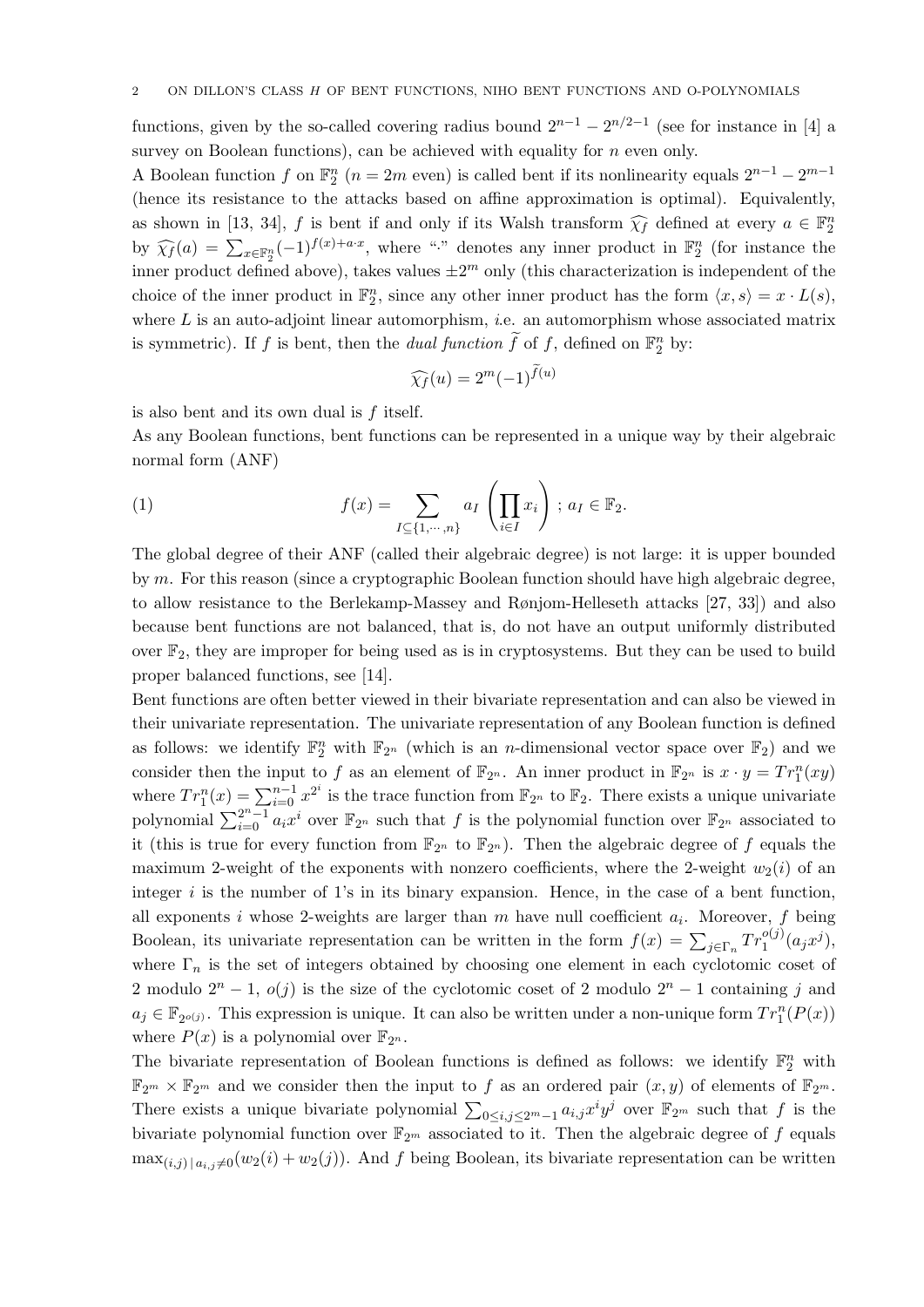in the form  $f(x, y) = Tr_1^m(P(x, y))$  where  $P(x, y)$  is some polynomial over  $\mathbb{F}_{2^m}$ .

Clearly, if f is bent and  $\ell$  is affine, then  $f + \ell$  is bent. The automorphism group of the set of bent functions (i.e., the group of permutations  $\pi$  on  $\mathbb{F}_2^n$  or  $\mathbb{F}_{2^n}$  such that  $f \circ \pi$  is bent for every bent function  $f$ ) is the general affine group, that is, the group of linear automorphisms composed by translations. A class of bent functions is called a complete class if it is globally invariant under the action of the general affine group and under the addition of affine functions.

Any function f is bent if and only if, for any nonzero vector a, the Boolean function  $D_a f(x) =$  $f(x) + f(x + a)$  is balanced (i.e. has Hamming weight  $2^{n-1}$ ). For this reason, bent functions are also called *perfect nonlinear functions*. Equivalently, f is bent if and only if the  $2^n \times 2^n$ matrix  $H = [(-1)^{f(x+y)}]_{x,y\in\mathbb{F}_2^n}$  is a Hadamard matrix (*i.e.* satisfies  $H \times H^t = 2^n I$ , where I is the identity matrix), and if and only if the support of  $f$  is a *difference set*. Bent functions have also the property that, for every even positive integer w, the sum  $\sum_{a \in \mathbb{F}_2^n} \widehat{\chi}_f^w(a)$  is minimum.

Bent functions are all known for  $n \leq 8$ , only (their determination for 8 variables [21, 22] has been achieved only recently) as well as their classification under the action of the general affine group. For  $n \geq 10$ , only classes of bent functions are known, which do not cover a large part of them, apparently. Determining all bent functions (or more practically, classifying them under the action of the general affine group) seems elusive. Several constructions of explicit bent functions are known which lead to infinite classes. We describe the main ones in the next section. The two most well-known are the Maiorana-McFarland class and the PSap class. Both were studied in Dillon's thesis [13] and have been later revisited in numerous papers. Another class, denoted by  $H$ , was introduced in [13] as well, but Dillon could not exhibit bent functions in it which were not in the Maiorana-McFarland class. The construction of the bent functions in this class is based on a nice observation that we shall recall in the next section. We shall also see that class H can be slightly extended into a class that we shall denote by  $H$ . The definition given by Dillon of the functions in class  $H$  is in terms of their bivariate representation; class  $H$  is also defined in this representation. We shall observe that these classes, when viewed in their univariate representation, are the so-called Niho bent functions, which have been studied in several papers. We characterize the bent functions whose restrictions to the multiplicative cosets of  $\mathbb{F}_{2^m}^{\star}$  are affine by means of the Niho bent functions and the  $PS_{ap}$  functions. In [18], Dobbertin et al. introduced three classes of Niho bent functions. The problem of knowing whether the duals of these functions are affine equivalent to these Niho bent functions was left open. We calculate the bivariate representation of the second Dobbertin-et-al's function and the bivariate expression of its dual. We observe that the dual is not a Niho bent function, which allows replying negatively to the open question. Another open question (which is not addressed in [18], though) is: do these three functions belong to the completed Maiorana-McFarland class? We leave this question open. More generally, an important question is to determine whether all functions in class  $H$  (resp.  $\mathcal{H}$ ) belong to the completed Maiorana-McFarland class. We reply negatively to this question by observing that the condition for a function with given bivariate representation to belong to  $H$  is equivalent to the fact that some polynomial is an o-polynomial over  $\mathbb{F}_{2m}$  (see below the definition of these polynomials). There exist currently 8 known infinite classes of o-polynomials over  $\mathbb{F}_{2^m}$ , up to the group of transformations which leave invariant the set of these polynomials; this leads us to 8 new classes of bent functions, which potentially do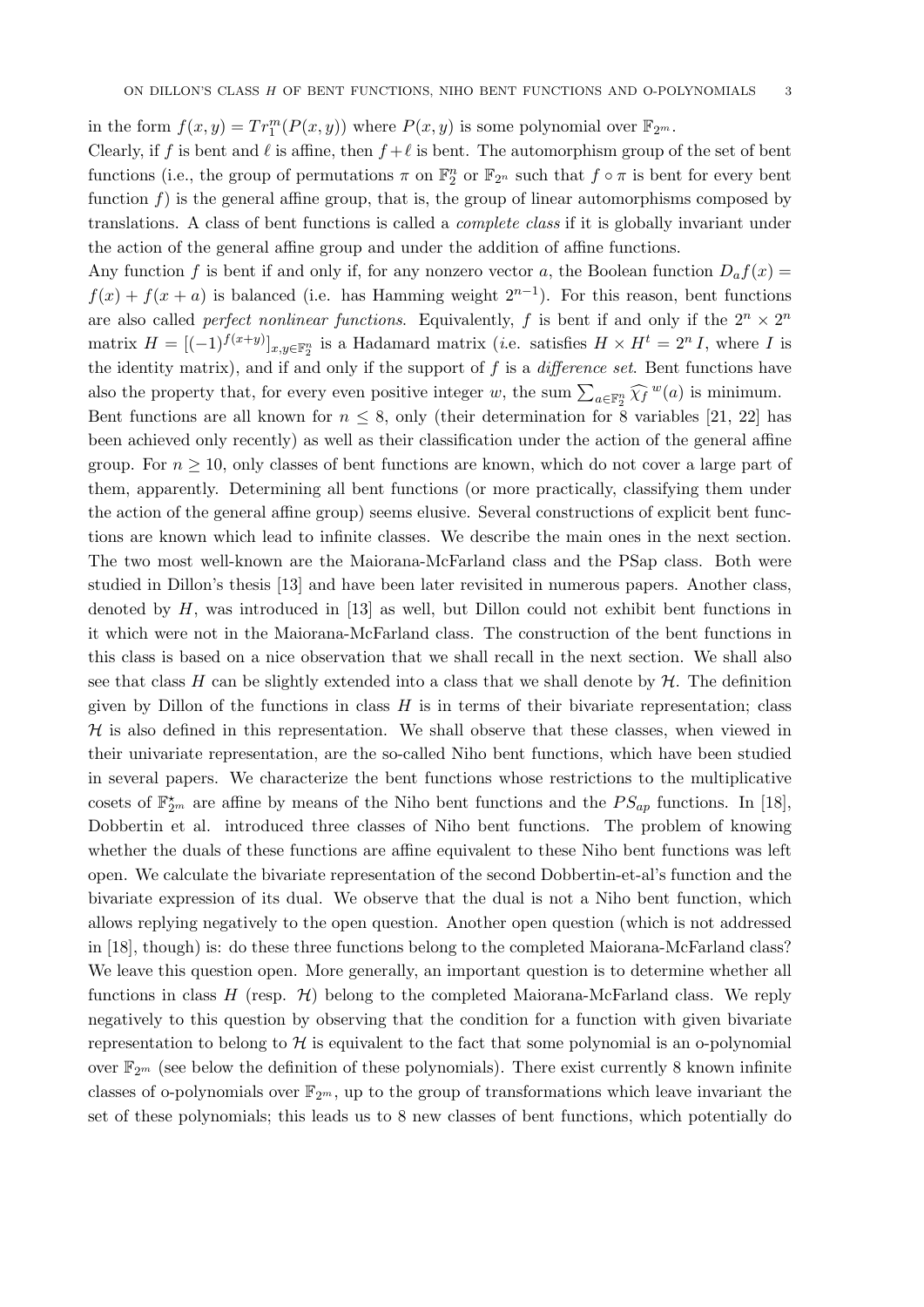not all belong to the Maiorana-McFarland class.

In whole the paper,  $E^* = E \setminus \{0\}$  and  $\#E$  will denote the cardinality of E, for any set E.

#### 2. The two main known classes of bent functions

We recall that  $n = 2m$ . Several classes of bent functions have been introduced in [13, 34]. Some (like the PS class, recalled below) need conditions whose realizations are difficult to achieve, and so are more principles of constructions rather than explicit constructions. Others lead to explicit bent functions (given by their ANF or their polynomial univariate or bivariate representation). The two main ones of this last kind are the following:

1. The *Maiorana-McFarland class*  $M$  is the set of all the Boolean functions on  $\mathbb{F}_2^n = \{(x, y); x, y \in$  $\mathbb{F}_2^m$ , of the form:

$$
(2) \t\t f(x,y) = x \cdot \pi(y) + g(y)
$$

where  $\pi$  is any permutation on  $\mathbb{F}_2^m$  and g any Boolean function on  $\mathbb{F}_2^m$  ("." denotes here an inner product in  $\mathbb{F}_2^m$ ). Any such function is bent. More precisely, the bijectivity of  $\pi$  is a necessary and sufficient condition for f being bent. The dual function  $\tilde{f}(x, y)$  equals:  $y \cdot \pi^{-1}(x) + g(\pi^{-1}(x))$ , where  $\pi^{-1}$  is the inverse permutation of  $\pi$ . The completed class of M (that is, the smallest possible complete class including  $\mathcal{M}$ ) contains all the quadratic bent functions (that is, the bent functions of algebraic degree 2).

2. We define now the  $PS_{ap}$  class. For this, we first need to define the *Partial Spreads class* PS. It is the set of all the sums (modulo 2) of the indicators of  $2^{m-1}$  or  $2^{m-1} + 1$  "disjoint" m-dimensional subspaces of  $\mathbb{F}_2^n$  ("disjoint" meaning that any two of these spaces intersect in 0 only, and therefore that their sum is direct and equals  $\mathbb{F}_2^n$ ). J. Dillon denotes by  $\mathcal{P}S^-$  (resp.  $\mathcal{P}S^+$ ) the class of those bent functions for which the number of m-dimensional subspaces is  $2^{m-1}$  (resp.  $2^{m-1}+1$ ). All the elements of  $\mathcal{P}S^-$  have algebraic degree m exactly, but not all those of  $\mathcal{P}S^+$  (which contains for instance all the quadratic functions, if m is even). J. Dillon exhibits in [13] a subclass of  $\mathcal{P}S^{-}$ , denoted by  $\mathcal{P}S_{ap}$ , whose elements are defined in an explicit form:  $\mathbb{F}_2^m$  is identified to the Galois field  $\mathbb{F}_{2^m}$  (an inner product in this field being defined as  $x \cdot y = Tr_1^m(xy)$ , where  $Tr_1^m(x) = \sum_{i=0}^{m-1} x^{2^i}$  is the trace function from  $\mathbb{F}_{2^m}$  to  $\mathbb{F}_2$ ). The elements of  $\mathcal{P}S_{ap}$  are the functions of the form  $f(x,y) = g(x,y^{2^m-2})$ , *i.e.*  $g\left(\frac{x}{y}\right)$  $(\frac{x}{y})$  with  $\frac{x}{y} = 0$  if  $y = 0$ , where g is any balanced Boolean function on  $\mathbb{F}_2^m$  which vanishes at 0. The complements  $g\left(\frac{x}{y}\right)$  $\left(\frac{x}{y}\right) + 1$  of these functions are the functions  $g(\frac{x}{y})$  $\frac{x}{y}$ ) where g is balanced and does not vanish at 0; they belong to the class  $\mathcal{P}S^+$ . In both cases, the dual of  $g(\frac{x}{y})$  $\frac{x}{y}$ ) is  $g(\frac{y}{x})$  $\frac{y}{x}$ .

### 3. CLASS  $H$  and Niho bent functions

3.1. Classes H and  $H$  in bivariate form. In his thesis [13], Dillon introduces a third family of bent functions whose expression is given but whose bentness is achieved under some nonobvious condition (so the class is less explicit than class  $\mathcal{M}$  or class  $\mathcal{P}S_{ap}$ , but it happens to be more explicit than class  $PS$ , the condition for H being easier to satisfy than for  $PS$ , as we shall see). He defines these functions in bivariate form (but as we shall see, they can also be seen in univariate form). The functions of this family are defined as  $f(x, y) = Tr_1^m(y + xG(yx^{2^m-2}))$ ,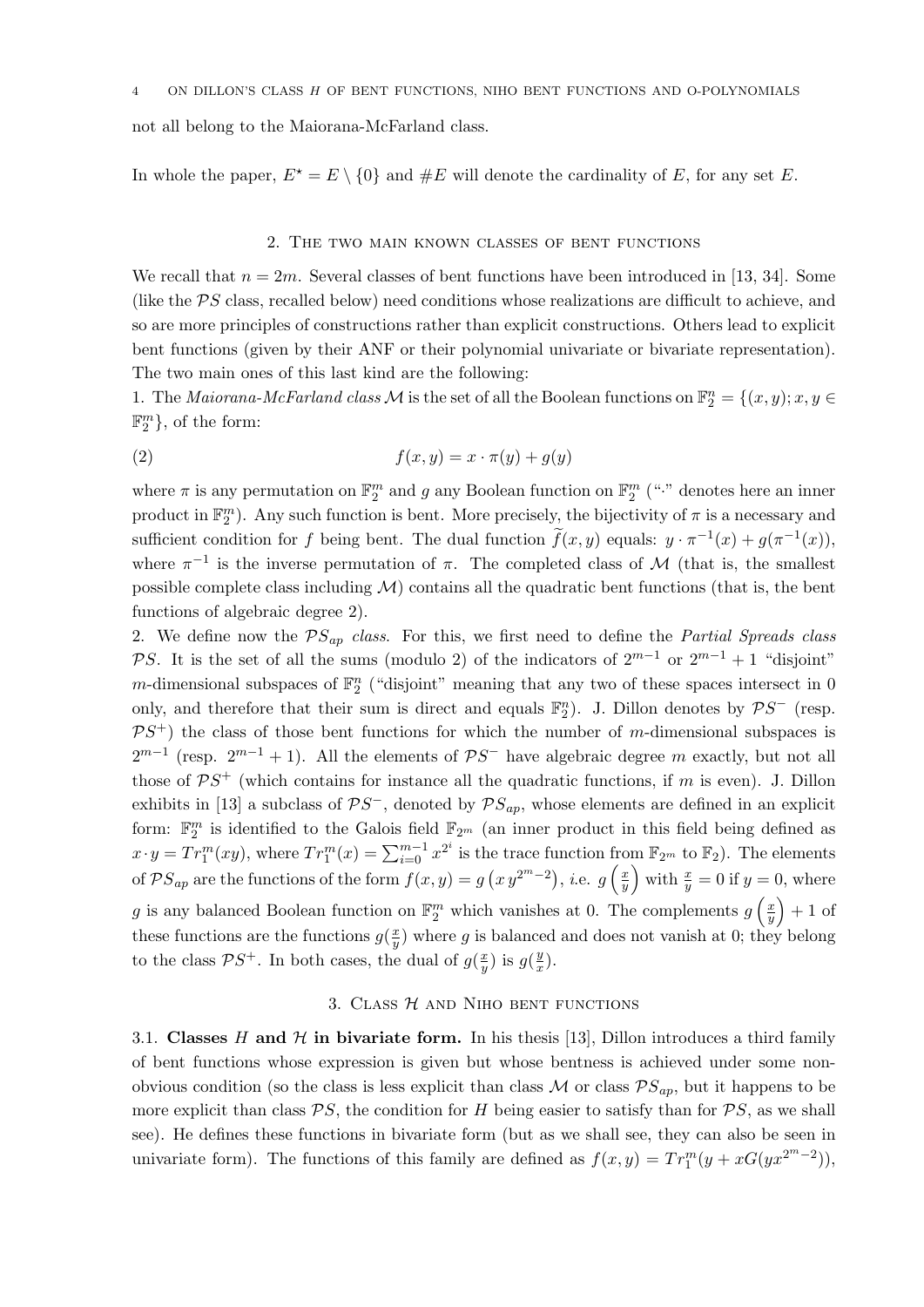with  $x, y \in \mathbb{F}_{2^m}$  where G is a permutation of  $\mathbb{F}_{2^m}$  such that  $G(x) + x$  does not vanish and, for every  $\beta \in \mathbb{F}_{2^m}^*$ , the function  $G(x) + \beta x$  is two-to-one (i.e. the pre-image by this function of any element of  $\mathbb{F}_{2^m}$  is either a pair or the empty set). He denotes this family of bent functions by H.

The condition that  $G(x)+x$  does not vanish is required only for H to be a sub-class of PS but is not necessary for f to be bent. Similarly, the linear term  $Tr_1^m(y)$  can be taken off if we are only

interested in the bentness of the function. We have then  $f(x, y) = \begin{cases} Tr_1^m (xG) \frac{y}{x} \end{cases}$  $\left(\frac{y}{x}\right)$  if  $x \neq 0$ 0 if  $x = 0$ . Note that the restriction of f to the vectorspaces  $\{(x, ax): x \in \mathbb{F}_{2^m}\}$  where  $a \in \mathbb{F}_{2^m}$  and  $\{(0, y); y \in \mathbb{F}_{2^m}\}\$ are linear. More generally, any function whose restrictions to these vectorspaces are linear has the form:

(3) 
$$
g(x,y) = \begin{cases} Tr_1^m (xH(\frac{y}{x})) & \text{if } x \neq 0 \\ Tr_1^m(\mu y) & \text{if } x = 0 \end{cases}
$$

where  $\mu \in \mathbb{F}_{2^m}$  and H is a mapping from  $\mathbb{F}_{2^m}$  to itself. In the following proposition, we check (again, since this has been essentially done by Dillon) what is the necessary and sufficient condition on H and  $\mu$  such that q is bent.

**Proposition 1.** let g be a Boolean function over  $\mathbb{F}_{2^m} \times \mathbb{F}_{2^m}$  defined by (3). Then g is bent if and only if, denoting  $G(z) = H(z) + \mu z$ , we have:

(4) 
$$
G \text{ is a permutation on } \mathbb{F}_{2^m}
$$

(5) For every 
$$
\beta \in \mathbb{F}_{2^m}^*
$$
, the function  $z \mapsto G(z) + \beta z$  is 2-to-1 on  $\mathbb{F}_{2^m}$ .

*Proof.* For every  $\alpha, \beta \in \mathbb{F}_{2^m}$ , we have:

$$
\widehat{\chi_g}(\alpha,\beta) = \sum_{x,y \in \mathbb{F}_{2^m}} (-1)^{g(x,y) + Tr_1^m(\alpha x + \beta y)} =
$$
\n
$$
\sum_{x \in \mathbb{F}_{2^m}^{\star}, z \in \mathbb{F}_{2^m}} (-1)^{Tr_1^m(xH(z) + \alpha x + \beta xz)} + \sum_{y \in \mathbb{F}_{2^m}} (-1)^{Tr_1^m((\beta + \mu)y)} =
$$
\n
$$
\sum_{x \in \mathbb{F}_{2^m}, z \in \mathbb{F}_{2^m}} (-1)^{Tr_1^m(xH(z) + \alpha x + \beta xz)} - 2^m + 2^m \delta_\mu(\beta) =
$$
\n
$$
2^m \# \{ z \in \mathbb{F}_{2^m} / H(z) + \alpha + \beta z = 0 \} - 2^m + 2^m \delta_\mu(\beta).
$$

We denote by  $N_{\alpha,\beta}$  the cardinality of the set  $\{z \in \mathbb{F}_{2^m} / H(z) + \alpha + \beta z = 0\}.$ 

Then we have  $\widehat{\chi}_g(\alpha, \beta) = \begin{cases} 2^m N_{\alpha,\mu} & \text{if } \beta = \mu \\ 2^m N_{\alpha,\beta} - 2^m & \text{if } \beta = 1 \end{cases}$  $2^m N_{\alpha,\beta} - 2^m$  if  $\beta \neq \mu$ , and Conditions (4) and (5) are necessary and sufficient for g being bent.

**Definition 1.** We call  $H$  the extended class of H equal to the set of functions g defined by (3) and satisfying  $(4)$  and  $(5)$  (that is, satisfying  $(5)$ , since we shall see below that Condition  $(5)$ ) implies Condition (4)).

Note that function g defined by (3) satisfies  $g(x,y) + Tr_1^m(\mu y) = \begin{cases} Tr_1^m(xG(\frac{y}{x}))^m, & \text{if } x = 0, \\ 0, & \text{if } x = 0. \end{cases}$  $\left(\frac{y}{x}\right)$  if  $x \neq 0$ 0 if  $x = 0$ 

and that changing  $G(x)$  into  $G(x) + \nu$  changes  $g(x, y)$  into  $g(x, y) + Tr_1^m(\nu x)$ . Hence, we can assume without loss of generality (up to the addition of a linear function) that  $\mu = 0$  and  $G(0) = 0$ .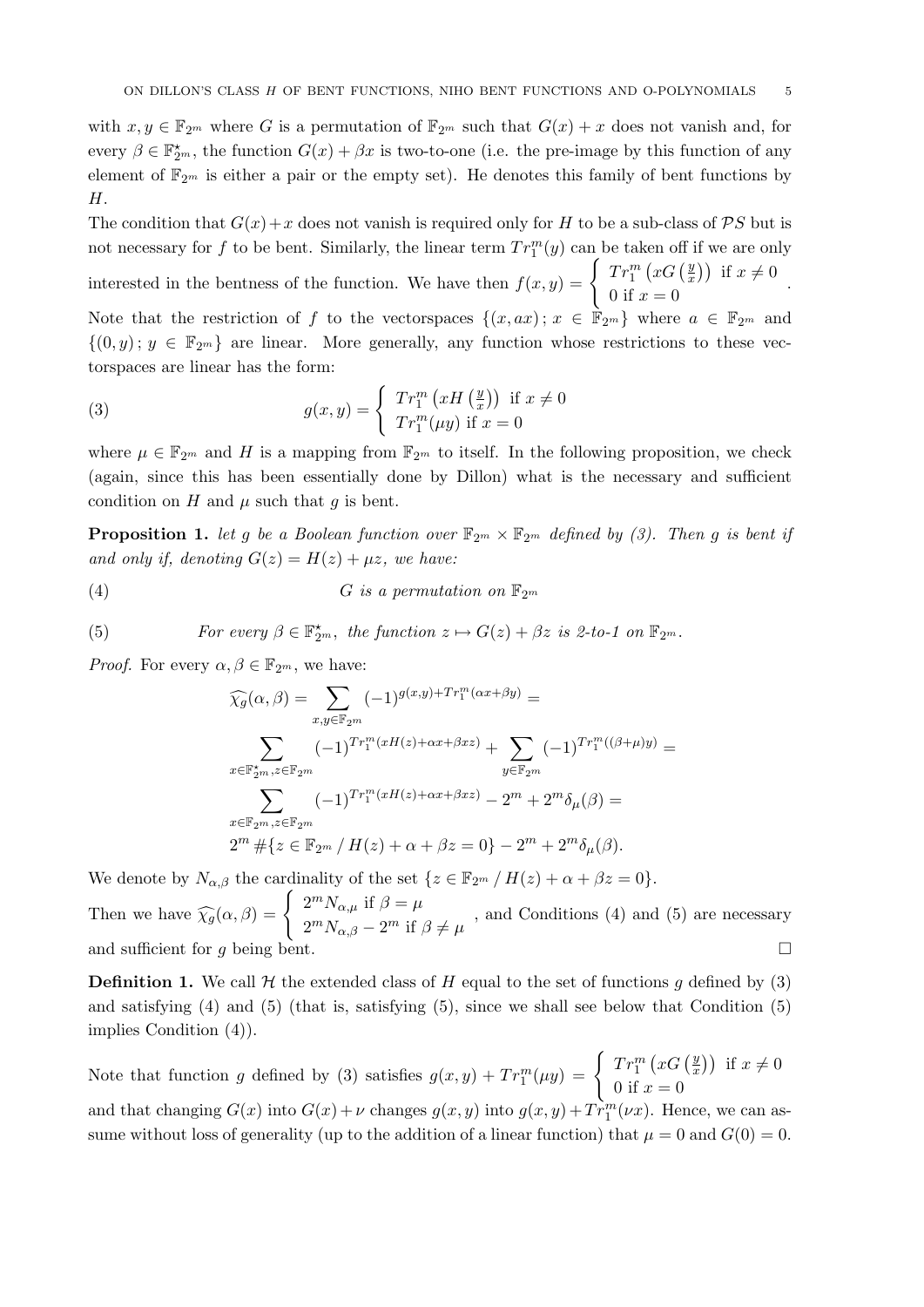We consider now the duals of the functions in class  $H$ . Under the conditions of Proposition 1: - if  $\beta = \mu$  then we have  $\widehat{\chi_q}(\alpha, \beta) = 2^m$  and the equation  $H(z) + \beta z = G(z) + (\beta + \mu)z = \alpha$  has a solution

- and if  $\beta \neq \mu$  then we have  $\widehat{\chi}_g(\alpha, \beta) = 2^m$  if and only if the equation  $H(z) + \beta z = G(z) + (\beta + \beta)z$  $\mu$ ) $z = \alpha$  has solutions.

We deduce:

**Proposition 2.** Let g be a bent function of the form (3) Then the dual function of g is defined on  $\mathbb{F}_{2^m}\times\mathbb{F}_{2^m}$  as:  $\widetilde{g}(\alpha,\beta) = \begin{cases} 1 \text{ if the equation } H(z) + \beta z = G(z) + (\beta + \mu)z = \alpha \text{ has no solution in } \mathbb{F}_{2^m} \\ 0 \text{ otherwise} \end{cases}$ 0 otherwise

Remark 1. Since bent functions exist of the form  $(3)$ , a natural question is: does there exist also semi-bent functions of the same form? Recall that a Boolean function is called semi-bent if its Walsh transform takes only the values 0 and  $\pm 2^{m+1}$ . Assume without loss of generality that  $\mu = 0$  and that  $G(0) = 0$ . We remark that g is semi-bent if and only if  $N_{\alpha,0} \in \{0,2\}$ and  $N_{\alpha,\beta} \in \{1,3\}$   $(\beta \neq 0)$ . If  $N_{\alpha,0} \in \{0,2\}$ ,  $\widehat{\chi}_g(\alpha,0) \in \{0,2^{m+1}\}$  and if  $N_{\alpha,\beta} \in \{1,3\}$ ,  $\widehat{\chi}_g(\alpha,\beta) \in \{0,2^{m+1}\}\.$  This is impossible if  $n > 2$  because of the Lemma 3 below. Therefore, there exists no semi-bent function of the form (3) for  $n > 2$ .

**Lemma 3.** Let q be a Boolean function. If the Walsh transform values of q are all non-negative, then g is affine.

Proof. According to Parseval's relation and since, by the inverse Fourier transform formula, we have  $\sum_{\omega \in \mathbb{F}_2^n} \widehat{\chi_f}(\omega) = \pm 2^n$  (see e.g. [4]), we have:  $\sum_{\omega \in \mathbb{F}_2^n} \widehat{\chi_g}^2(\omega) = 2^{2n} = (\sum_{\omega \in \mathbb{F}_2^n} \widehat{\chi_g}(\omega))^2$ . This implies  $\sum_{\omega \neq \omega' \in \mathbb{F}_2^n} \widehat{\chi_g}(\omega) \widehat{\chi_g}(\omega') = 0$  (relation valid for every Boolean function) and therefore, since the values of  $\widehat{\chi}_g$  are non-negative:  $\widehat{\chi}_g(\omega) = 0$  or  $\widehat{\chi}_g(\omega') = 0$  for every  $\omega \neq \omega'$ . The Walsh transform of g takes therefore non-zero value at exactly one point and it is well-known that g is then affine (that is, has algebraic degree at most 1).  $\Box$ 

3.1.1. A first infinite class of functions in H. The Frobenius map  $z \mapsto G(z) = z^2$  gives an example of functions G, which leads to a function in the class  $\mathcal{H}$ :  $g(x,y) = Tr_1^m(y^2 x^{2^m-2})$ . More generally, one can get functions in the class H by considering the maps  $z \mapsto G(z) = z^{2i}$ where *i* is co-prime with m, since the equation  $z^{2^i} + \beta z = \alpha$  is equivalent, denoting  $\gamma = \beta^{\frac{1}{2^i-1}}$ , to  $\left(\frac{z}{\gamma}\right)$  $\left(\frac{z}{\gamma}\right)^{2^i}$  $+\frac{z}{\gamma}=\frac{\alpha}{\gamma^2}$  $\frac{\alpha}{\gamma^{2i}}$ . As observed by Dillon, the related bent functions are in the completed Maiorana-MacFarland's class; indeed they equal  $g(x, y) = Tr_1^m(x^{2^j} y x^{2^m-1}) = Tr_1^m(y x^{2^j-1})$  $(j = m - i).$ 

3.1.2. Stability of functions G satisfying Conditions  $(4)$  and  $(5)$ . Note that Condition  $(5)$  is equivalent to saying that for every  $\beta \in \mathbb{F}_{2^m}^*$ , the function  $z \mapsto \beta G(z) + z$  is 2-to-1. Let G be a function satisfying Conditions (4) and (5). Then

- the function  $z \mapsto G^{-1}(z)$  satisfies Conditions (4) and (5), since denoting  $G^{-1}(z)$  by  $z'$ , the equation  $G^{-1}(z) + \beta z = \alpha$  is equivalent to  $G(z') + \frac{1}{\beta}z' = \frac{\alpha}{\beta}$  $\frac{\alpha}{\beta}$ .
- the function  $z \mapsto G'(z) := \lambda G(z) + \lambda'$  with  $\lambda \neq 0$  satisfies Conditions (4) and (5).
- the function  $z \mapsto G'(z) := G(\lambda z + \lambda')$  with  $\lambda \neq 0$  satisfies Conditions (4) and (5).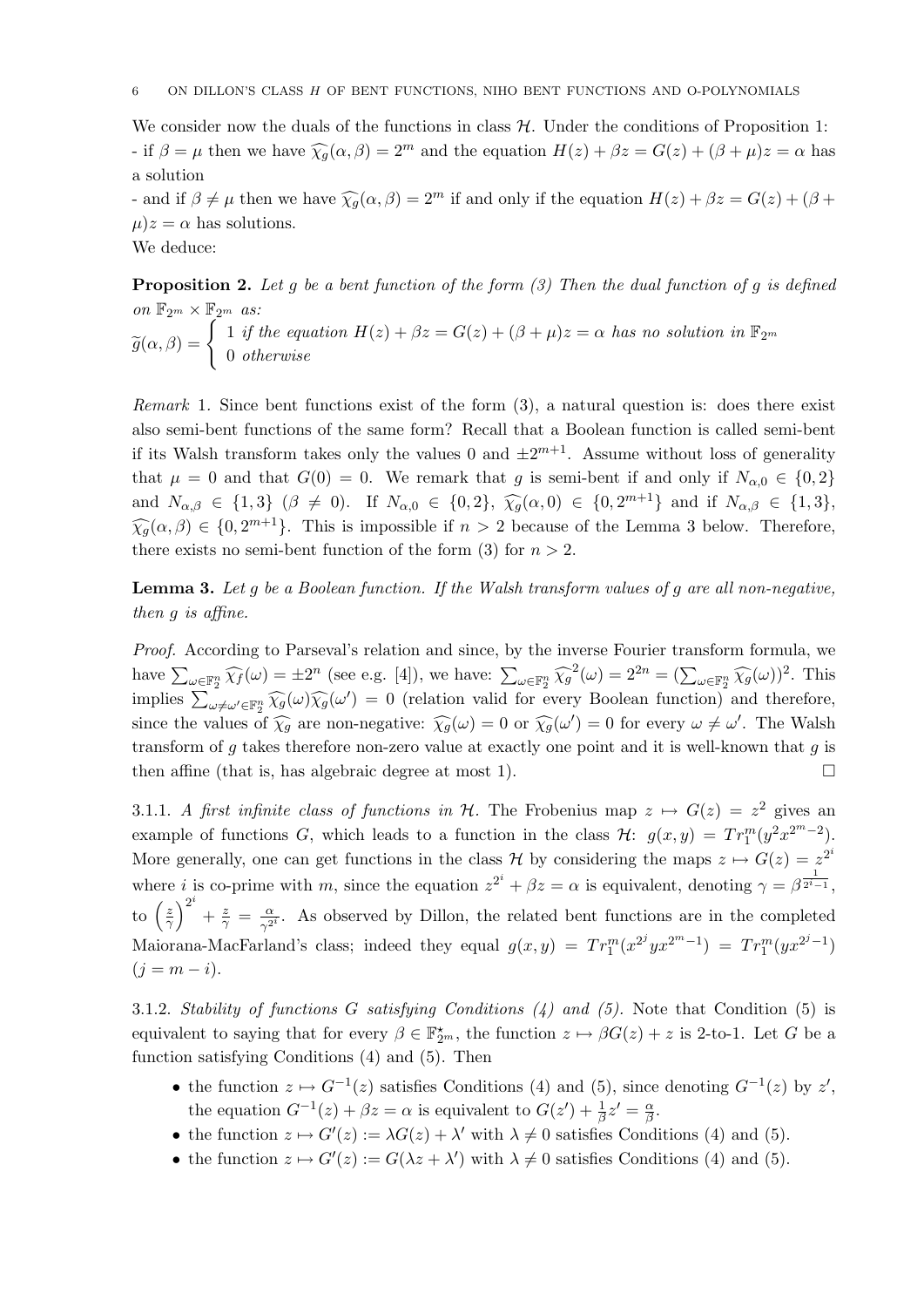- the function  $z \mapsto G'(z) := zG(z^{2^m-2})$  (with  $G(0) = 0$ ) satisfies Conditions (4) and (5). Indeed (still assuming that  $\beta \neq 0$ ) if  $\alpha \neq 0$  then  $zG(z^{2^m-2}) = \alpha$  is equivalent to  $G(z^{2^m-2}) = \alpha z^{2^m-2}$  which has one solution since  $G(z) + \alpha z = 0$  has two solutions and  $z = 0$  is one of them, and the equation  $zG(z^{2m-2}) + \beta z = \alpha$  is equivalent to  $G(z^{2^m-2})+\alpha z^{2^m-2}=\beta$  and has therefore 0 or 2 solutions; and if  $\alpha=0$  then  $zG(z^{2^m-2})=$  $\alpha = 0$  is equivalent to  $z = 0$  and the equation  $zG(z^{2^m-2}) + \beta z = \alpha = 0$  is equivalent to  $z = 0$  or  $G(z^{2^m-2}) = \beta$  which has one (nonzero) solution.
- the function  $z \mapsto G'(z) := (A^{-1} \circ G \circ A)(z)$  (where A is an affine automorphism of  $\mathbb{F}_{2^m}$ ) satisfies Conditions (4) and (5). In particular, if A is the linear automorphism  $\pi$  such that  $\pi(z) := z^{2^j}$  ( $\pi^{-1}(z) = z^{2^{m-j}}$ ) then,  $G'(z) = (G(z^{2^j}))^{2^{m-j}}$ .

But these other mappings give affinely equivalent bent functions.

3.2. Functions of class  $H$  in univariate form: Niho bent functions. We identify now  $\mathbb{F}_{2^m} \times \mathbb{F}_{2^m}$  with  $\mathbb{F}_{2^n}$  by considering a basis  $(\alpha, \beta)$  of the  $\mathbb{F}_{2^m}$ -vector space  $\mathbb{F}_{2^n}$  and identifying  $(x, y) \in \mathbb{F}_{2^m} \times \mathbb{F}_{2^m}$  with  $t = x\alpha + y\beta$ . Then the vectorspaces  $\{(x, ax): x \in \mathbb{F}_{2^m}\}$  where  $a \in \mathbb{F}_{2^m}$ and  $\{(0, y); y \in \mathbb{F}_{2^m}\}\)$  become the  $2^m + 1$  multiplicative cosets of  $\mathbb{F}_{2^m}^{\star}$  in  $\mathbb{F}_{2^n}^{\star}$ , added with 0. These cosets can be written  $u\mathbb{F}_{2^m}^{\star}$  where u ranges over the multiplicative subgroup U of  $\mathbb{F}_{2^n}^{\star}$ of order  $2^m + 1$ , if we want to have a unique representation of each of them. And if we allow repetition, they are the cosets  $u \mathbb{F}_{2^m}^{\star}$  where  $u \in \mathbb{F}_{2^n}^{\star}$ . The necessary and sufficient condition for a bent function to belong to class H is then that its restriction to each vectorspace  $u\mathbb{F}_{2^m}$ ,  $u \in \mathbb{F}_{2^n}^{\star}$ , is linear.

**Lemma 4.** Let f be a Boolean function over  $\mathbb{F}_{2^n}$  and  $f(x) = \sum_{i=0}^{2^n-1} a_i x^i$  its univariate representation. Then the restrictions of f to the vectorspaces  $u\mathbb{F}_{2^m}$ ,  $u \in \mathbb{F}_{2^n}^{\star}$ , are all linear if and only if the only exponents i such that  $a_i \neq 0$  are congruent with powers of 2 modulo  $2^m - 1$ .

Proof. The condition is clearly sufficient. Let us show that it is also necessary. We first notice that  $a_0 = 0$ . If the restriction of f to  $u \mathbb{F}_{2^m}$  is linear for some u then there exists  $\lambda_u \in \mathbb{F}_{2^m}$ such that  $f(ux) = \sum_{i=1}^{2^n-1} a_i u^i x^{i \text{mod } 2^m-1}$  =  $Tr_1^m(\lambda_u x)$  for every  $x \in \mathbb{F}_{2^m}^{\star}$ . By uniqueness of the univariate representation of a Boolean function over  $\mathbb{F}_{2^m}$ , we deduce that for every  $k \in \{0, \dots, 2^m-2\}$  which is different from a power of 2, we have  $\sum_{i\equiv k}^{1\leq i\leq 2^n-1}$ <br> $\equiv$  [mod 2<sup>m</sup>−1]  $a_i u^i = 0.$ 

Hence, if the restrictions of f to the vectorspaces  $u\mathbb{F}_{2^m}$ ,  $u \in \mathbb{F}_{2^n}^*$ , are all linear then we have  $\sum a_i u^i = 0$  for every  $u \in \mathbb{F}_{2^n}^{\star}$  (and therefore for every  $u \in \mathbb{F}_{2^n}$ ) and every  $\sum_{i\equiv k}$  [mod 2<sup>m</sup>−1]

 $k \in \{0, \dots, 2^m-2\}$  which is different from a power of 2. This completes the proof, by uniqueness of the univariate representation of a function from  $\mathbb{F}_{2^m}$  to itself.

Note that this result extends to any function f from  $\mathbb{F}_{2^n}$  to itself.

Bent functions whose restrictions to the vectorspaces  $u\mathbb{F}_{2^m}$  are all linear have already been investigated in [18] and [23]. Since the exponents congruent with powers of 2 modulo  $2^m - 1$ are called Niho exponents, we shall call these functions Niho bent functions. The name of Niho exponent comes from a theorem dealing with power functions by Niho [28], which has been later extended to linear combinations of such power functions in [18] (see also [23]), and which relates the value of the Walsh transform of such a sum to the number of solutions in  $U$  of some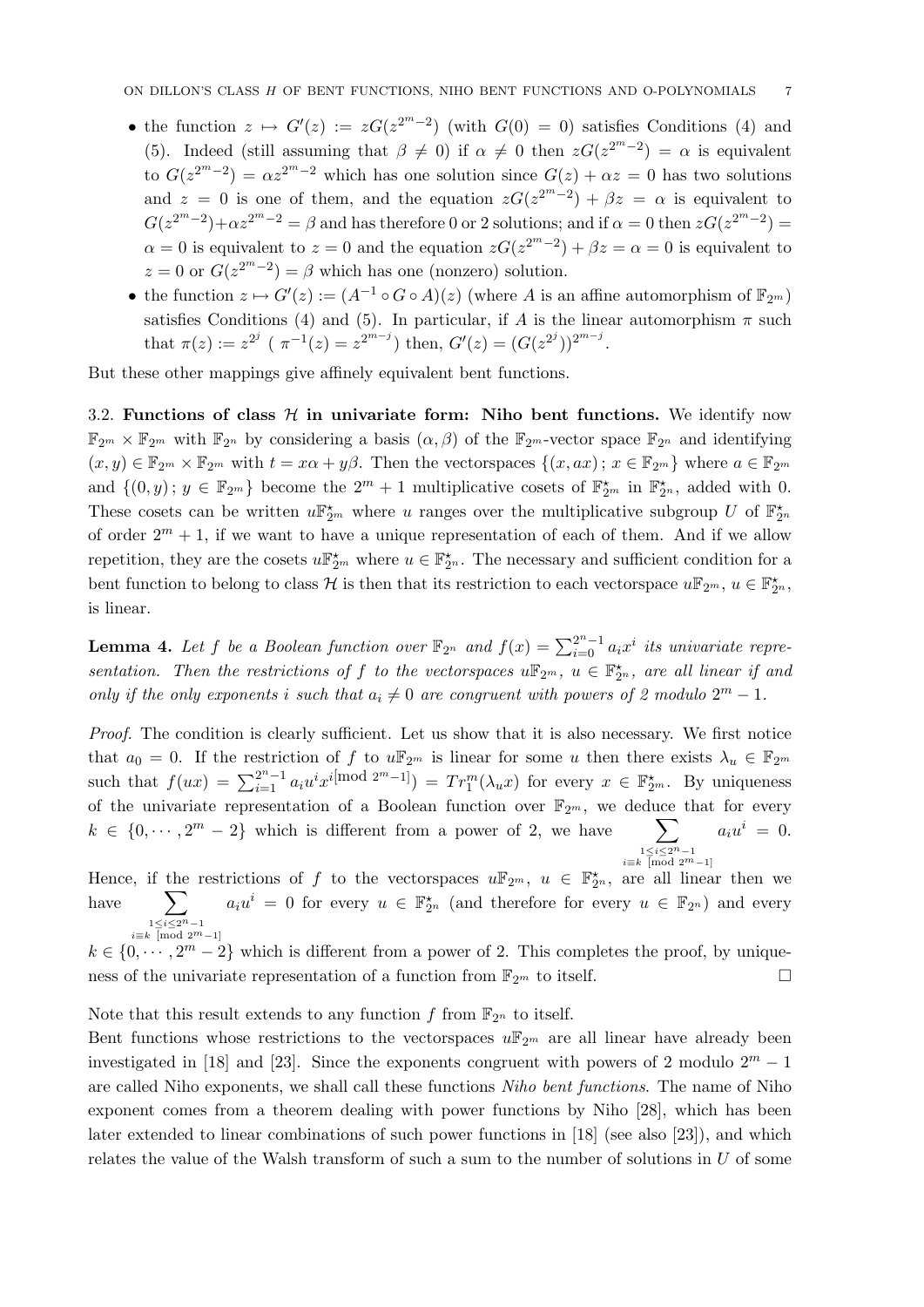equation.

Five examples of infinite classes of Niho bent functions are known up to linear equivalence:

- The simplest one is the quadratic function  $Tr_1^m (at^{2^m+1})$ , where  $a \in \mathbb{F}_{2^m}^*$ .
- Three other examples are given in [18]. They are binomials of the form  $f(t) = Tr_1^n(\alpha_1 t^{d_1} +$  $\alpha_2 t^{d_2}$ ),  $t \in \mathbb{F}_{2^n}$ , where  $2d_1 = 2^m + 1 \in \mathbb{Z}/(2^n - 1)\mathbb{Z}$  and  $\alpha_1, \alpha_2 \in \mathbb{F}_{2^n}^{\star}$  are such that  $(\alpha_1 + \alpha_1^{2^m})^2 = \alpha_2^{2^m+1}$ . Equivalently, denoting  $a = (\alpha_1 + \alpha_1^{2^m})^2$  and  $b = \alpha_2$ , we have  $a = b^{2^m+1} \in \mathbb{F}_{2^m}^{\star}$  and  $f(t) = Tr_1^m(at^{2^m+1}) + Tr_1^n(bt^{d_2})$  (note that if  $b = 0$  and  $a \neq 0$ then  $f$  is also bent but it belongs then to the class of quadratic Niho bent functions seen above). The values of  $d_2$  are:
	- $-d_2 = (2^m 1)3 + 1$  (with the condition that, if m is congruent with 2 mod 4, then  $b = \alpha_2$  is the fifth power of an element in  $\mathbb{F}_{2^n}$ ; otherwise, b can be any nonzero element),
	- $-4d_2 = (2^m 1) + 4$  (with the condition that m is odd),
	- $-6d_2 = (2^m 1) + 6$  (with the condition that m is even).

As observed in [18], these functions have respectively algebraic degrees  $m$ , 3 and  $\frac{m}{2} + 1$ .

• The second class in [18] has been extended by Leander and Kholosha [23] into the functions:  $Tr_1^n(\alpha t^{2^m+1} + \sum_{i=1}^{2^{r-1}-1} t^{s_i}), r > 1$  such that  $gcd(r, m) = 1, \alpha \in \mathbb{F}_{2^n}$  such that  $\alpha + \alpha^{2^m} = 1, s_i = (2^m - 1) \frac{i}{2^r} \mod (2^m + 1) + 1, i \in \{1, \cdots, 2^{r-1} - 1\}.$ 

# 4. A NATURAL EXTENSION OF CLASS  $H$

Since class H is the set of bent functions whose restrictions to the  $u\mathbb{F}_{2^m}$ 's are linear, a natural extension to consider is the set of those bent functions whose restrictions to the  $u\mathbb{F}_{2^m}$ 's are affine.

**Proposition 5.** Let h be a Boolean function whose restriction to every  $u\mathbb{F}_{2^m}$ ,  $u \in \mathbb{F}_{2^m}^*$ , is linear. Let S be any subset of U and  $g = \sum_{u \in S} 1_{u \mathbb{F}_{2^m}}$  (where  $1_{u \mathbb{F}_{2^m}}$  is the indicator of  $u \mathbb{F}_{2^m}$ ) be any function constant on each  $u\mathbb{F}_{2^m}^{\star}$  and of algebraic degree less than n. Then  $g+h$  is bent if and only if g is constant and h is bent, or g is bent and h is linear or S equals a singleton  $\{u_0\}$  or its complement and h is Niho bent.

*Proof.* We may without loss of generality assume that  $q(0) = 0$ , that is, S has even size (up to replacing g by  $g + 1$ ). As shown in [7], denoting then by  $g_u$  the value of g on  $u \mathbb{F}_{2^m}^{\star}$ , we have:

(6) 
$$
\forall c \in \mathbb{F}_{2^n}, \quad \widehat{\chi_{g+h}}(c) = 1 - \sum_{u \in U} \chi(g_u) + 2^m \sum_{u \in I(c)} \chi(g_u)
$$

(7) and 
$$
\widehat{\chi}_h(c) = 2^m(\#I(c) - 1).
$$

According to (6),  $g + h$  can be bent only if  $1 - \sum_{u \in U} \chi(g_u) \equiv 0 \pmod{2^m}$  that is,  $\sum_{u \in U} \chi(g_u) =$  $1 + \epsilon 2^m$  with  $\epsilon \in \{0, \pm 1\}.$ 

If  $\epsilon = 1$ , then  $q = 0$ .

If  $\epsilon = 0$ , then g is bent (it belongs to the  $PS_{ap}$  class) and  $g + h$  is bent if and only if, for every c, we have  $\sum_{u \in I(c)} \chi(g_u) \in \{-1, 1\}$ . Necessarily  $\#I(c)$  must then be odd, and according to (7),  $\widehat{\chi}_h(c)$  is then non-negative. According to Lemma 3, h is then linear. Conversely, if g is bent and h is linear then  $g + h$  is bent.

If  $\epsilon = -1$ , then  $g_u = 0$  for a single u, that is,  $g = 1_{u_0 \mathbb{F}_{2m}} + 1$ . We know from [3] that if a bent function f is affine on an m-dimensional affine space E then  $f + 1<sub>E</sub>$  is bent too. Then taking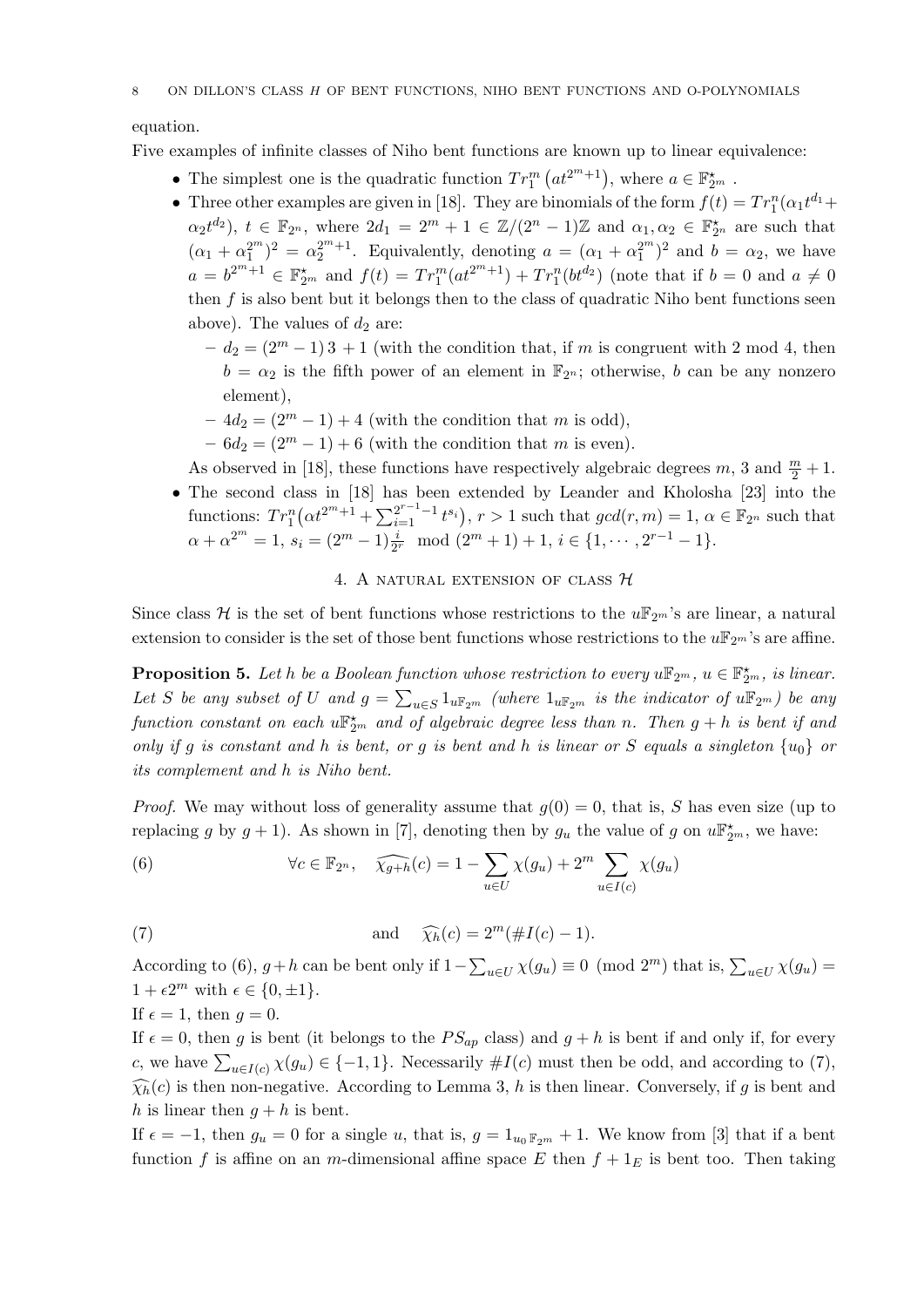$E = u_0 \mathbb{F}_{2^m}$ , we see that  $g + h$  is bent if and only if h is Niho bent (indeed, the restrictions of h and  $g + h$  to  $u_0 \mathbb{F}_{2^m}$  are affine).

Remark 2. We can see that the corresponding bent functions  $q + h$  are not really new: they are equal to "known" bent functions added with affine functions.

#### 5. On Dobbertin-et-al's Niho bent functions

Recall that, for any positive integer k, and r dividing k, the trace function from  $\mathbb{F}_{2^k}$  to  $\mathbb{F}_{2^r}$ , denoted by  $Tr_r^k$ , is the mapping defined as:  $\forall x \in \mathbb{F}_{2^k}$ ,  $Tr_r^k(x) := \sum_{i=0}^{\frac{k}{r}-1} x^{2^{ir}}$ . The trace function  $Tr_r^k$  satisfies the transitivity property, that is,  $Tr_1^k = Tr_1^r \circ Tr_r^k$ .

It was left open in [18] to determine if the duals of the functions introduced there are affine equivalent to these Niho bent functions. In the next proposition, we study how the mapping  $G$ related to the functions in the second class satisfies Conditions (4) and (5). We subsequently study the duals of these functions and give an answer to this question.

Proposition 6. Let f be defined as

(8) 
$$
\forall t \in \mathbb{F}_{2^n}, \quad f(t) = Tr_1^m(at^{2^{m+1}}) + Tr_1^n(bt^{2^{m}-1)\frac{1}{4}+1})
$$

with m odd,  $a \in \mathbb{F}_{2^m}^{\star}$  and  $b \in \mathbb{F}_{2^n}^{\star}$  such that  $b^{2^m+1} = a$ . There exists v in  $\mathbb{F}_{2^n}^{\star}$  such that  $b^4 = a^2v^{2^m-1}$ . Let u be an element of  $\mathbb{F}_{2^n}$  such that  $(u, v)$  is a basis of  $\mathbb{F}_{2^n}$  as two-dimensional vector space over  $\mathbb{F}_{2^m}$ . The restriction of f to  $v\mathbb{F}_{2^m}$  equals  $Tr_1^m(\mu y)$  with  $\mu = a^{1/2}v^{(2^m+1)/2}$  +  $Tr_m^n (bv^{(2^m-1)\frac{1}{4}+1})$ . The mapping G such that  $G(z) = H(z) + \mu z$  and

$$
f(ux+vy) = \begin{cases} Tr_1^m (xH(\frac{y}{x})) & \text{if } x \neq 0 \\ Tr_1^m(\mu y) & \text{if } x = 0 \end{cases}
$$

can be characterised by  $G^4(z) = a^2u^{2(2^m+1)} + Tr_m^n(b^4u^{2^m+3}) + Tr_m^n(v^{2^m}u)Tr_m^n(b^4u^2)z$  and satisfies Conditions (4) and (5).

*Proof.* There exists  $v \in \mathbb{F}_{2^n}$  such that  $b^4 = a^2v^{2^m-1}$  since  $\left(\frac{b^4}{a^2}\right)$  $\frac{b^4}{a^2}\Big)^{2^m+1} = \frac{b^{4(2^m+1)}}{a^4}$  $\frac{a^{4}}{a^{4}} = 1$ . Every element t of  $\mathbb{F}_{2^n}$  can be uniquely written as  $ux + vy$  with  $(x, y) \in \mathbb{F}_{2^m} \times \mathbb{F}_{2^m}$ . Note that  $Tr_m^n(v^{2^m}t) = Tr_m^n(v^{2^m}ux) + Tr_m^n(v^{2^m+1}y) = Tr_m^n(v^{2^m}u)x$  since  $v^{2^m+1} \in \mathbb{F}_{2^m}$  and thus  $Tr_m^n(v^{2^m+1}y) = v^{2^m+1}yTr_m^n(1) = 0.$  This implies that  $Tr_m^n(v^{2^m}u) \neq 0$  (otherwise  $Tr_m^n(v^{2^m}t) =$ 0 for every  $t \in \mathbb{F}_{2^n}^{\star}$  which is impossible (for instance take  $t = v^{-2^m} \eta \neq 0$  with  $Tr_m^n(\eta) = 1$  to get a contradiction)).

Now

$$
f(ux+vy) = Tr_1^m(a(ux+vy)^{2^m+1}) + Tr_1^n(b(ux+vy)^{(2^m-1)\frac{1}{4}+1}).
$$

For  $x=0$ :

$$
f(vy) = Tr_1^m(a(vy)^{2^m+1}) + Tr_1^n(b(vy)^{(2^m-1)\frac{1}{4}+1})
$$
  
=  $Tr_1^m(av^{2^m+1}y^2) + Tr_1^n(bv^{(2^m-1)\frac{1}{4}+1}y)$   
=  $Tr_1^m(\mu y)$ , with  $\mu = a^{1/2}v^{(2^m+1)/2} + Tr_m^n(bv^{(2^m-1)\frac{1}{4}+1})$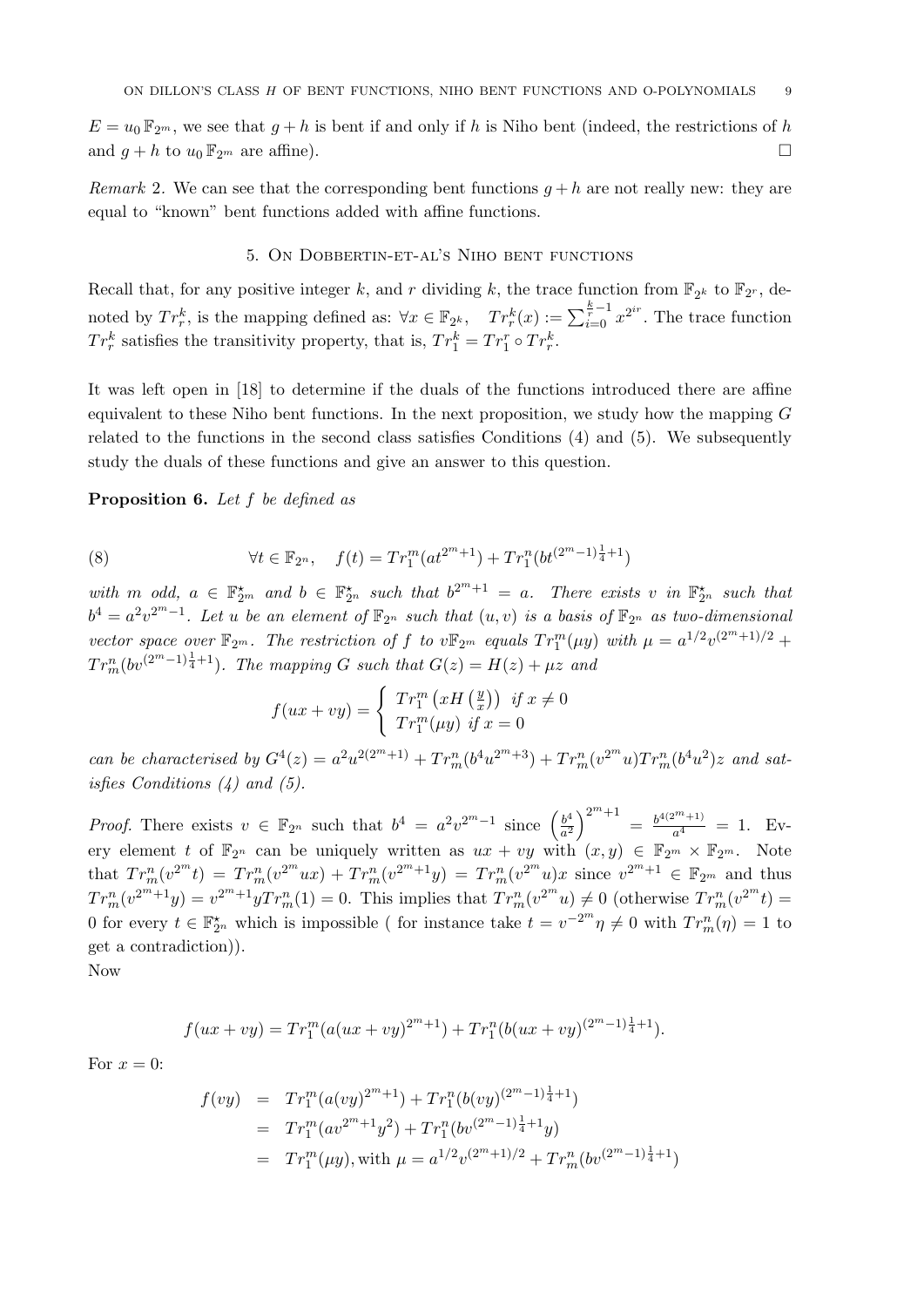$10$  ON DILLON'S CLASS  $H$  OF BENT FUNCTIONS, NIHO BENT FUNCTIONS AND O-POLYNOMIALS

For  $x \neq 0$ :

$$
f(ux+vy) = Tr_1^m(a(u+vy/x)^{2m+1}x^2) + Tr_1^n(b(u+vy/x)^{(2m-1)\frac{1}{4}+1}x)
$$
  
=  $Tr_1^m(a^{\frac{1}{2}}(u+vy/x)^{\frac{2m+1}{2}}x) + Tr_1^m(Tr_m^n(b(u+vy/x)^{(2m-1)\frac{1}{4}+1})x))$   
=  $Tr_1^m(H(y/x)x)$ 

with

$$
H(z) := a^{1/2} (u + vz)^{(2^m + 1)/2} + Tr_m^n (b(u + vz)^{(2^m - 1)\frac{1}{4} + 1}); \ z \in \mathbb{F}_{2^m}.
$$

Taking the 4th power and using the fact that  $z^{2^m} = z$ , we get:

$$
H^{4}(z) = a^{2}(u^{2} + v^{2}z^{2})^{(2^{m}+1)} + Tr_{m}^{n}(b^{4}(u + vz)^{2^{m}+3})
$$
  
=  $a^{2}u^{2(2^{m}+1)} + a^{2}u^{2^{m+1}}v^{2}z^{2} + a^{2}u^{2}v^{2^{m+1}}z^{2} + a^{2}v^{2(2^{m}+1)}z^{4} + Tr_{m}^{n}(b^{4}(u + vz)^{2^{m}+3})$ 

Now, the trace function  $Tr_m^n$  is linear over  $\mathbb{F}_{2^m}$  and,

$$
(X + Y)^{2^m + 3} = X^{2^m + 3} + X^{2^m + 2}Y + X^{2^m + 1}Y^2 + X^{2^m}Y^3 + X^3Y^{2^m} + X^2Y^{2^m + 1} + XY^{2^m + 2} + Y^{2^m + 3}.
$$

Hence,

$$
Tr_m^n(b^4(u+uz)^{2^m+3}) = Tr_m^n(b^4u^{2^m+3}) + zTr_m^n(b^4u^{2^m+2}v) + z^2Tr_m^n(b^4u^{2^m+1}v^2) + z^3Tr_m^n(b^4u^{2^m}v^3) + zTr_m^n(b^4u^3v^{2^m}) + z^2Tr_m^n(b^4u^2v^{2^m+1}) + z^3Tr_m^n(b^4v^{2^m+2}) + z^4Tr_m^n(b^4v^{2^m+3}).
$$

We thus get that

$$
H^{4}(z) + \mu^{4}z^{4} = H^{4}(z) + a^{2}v^{2(2^{m}+1)}z^{4} + Tr_{m}^{n}(b^{4}v^{2^{m}+3})z^{4}
$$
  
\n
$$
= a^{2}u^{2(2^{m}+1)} + a^{2}u^{2^{m+1}}v^{2}z^{2} + a^{2}u^{2}v^{2^{m+1}}z^{2} + a^{2}z^{4}v^{2(2^{m}+1)}
$$
  
\n
$$
+ Tr_{m}^{n}(b^{4}u^{2^{m}+3}) + zTr_{m}^{n}(b^{4}u^{2^{m}+2}v) + z^{2}Tr_{m}^{n}(b^{4}u^{2^{m}+1}v^{2}) + z^{3}Tr_{m}^{n}(b^{4}u^{2^{m}}v^{3})
$$
  
\n
$$
+ zTr_{m}^{n}(b^{4}u^{3}v^{2^{m}}) + z^{2}Tr_{m}^{n}(b^{4}u^{2}v^{2^{m}+1})
$$
  
\n
$$
+ z^{3}Tr_{m}^{n}(b^{4}uv^{2^{m}+2}) + z^{4}Tr_{m}^{n}(b^{4}v^{2^{m}+3})
$$
  
\n
$$
+ a^{2}v^{2(2^{m}+1)}z^{4} + Tr_{m}^{n}(b^{4}v^{2^{m}+3})z^{4}
$$
  
\n
$$
= a^{2}u^{2(2^{m}+1)} + z[Tr_{m}^{n}(b^{4}u^{2^{m}+2}v) + Tr_{m}^{n}(b^{4}u^{3}v^{2^{m}})]
$$
  
\n
$$
+ z^{2}[a^{2}u^{2^{m+1}}v^{2} + a^{2}u^{2}v^{2^{m+1}} + Tr_{m}^{n}(b^{4}u^{2^{m}+1}v^{2}) + Tr_{m}^{n}(b^{4}u^{2}v^{2^{m}+1})]
$$
  
\n
$$
+ z^{3}[Tr_{m}^{n}(b^{4}u^{2^{m}}v^{3}) + Tr_{m}^{n}(b^{4}uv^{2^{m}+2})] + Tr_{m}^{n}(b^{4}u^{2^{m}+3})
$$

We have:

$$
Tr_m^n(b^4u^{2^m+2}v) + Tr_m^n(b^4u^3v^{2^m}) = Tr_m^n(b^4u^2(u^{2^m}v + uv^{2^m}))
$$
  
=  $Tr_m^n(b^4u^2(Tr_m^n(uv^{2^m})))$   
=  $Tr_m^n(v^{2^m}u)Tr_m^n(b^4u^2);$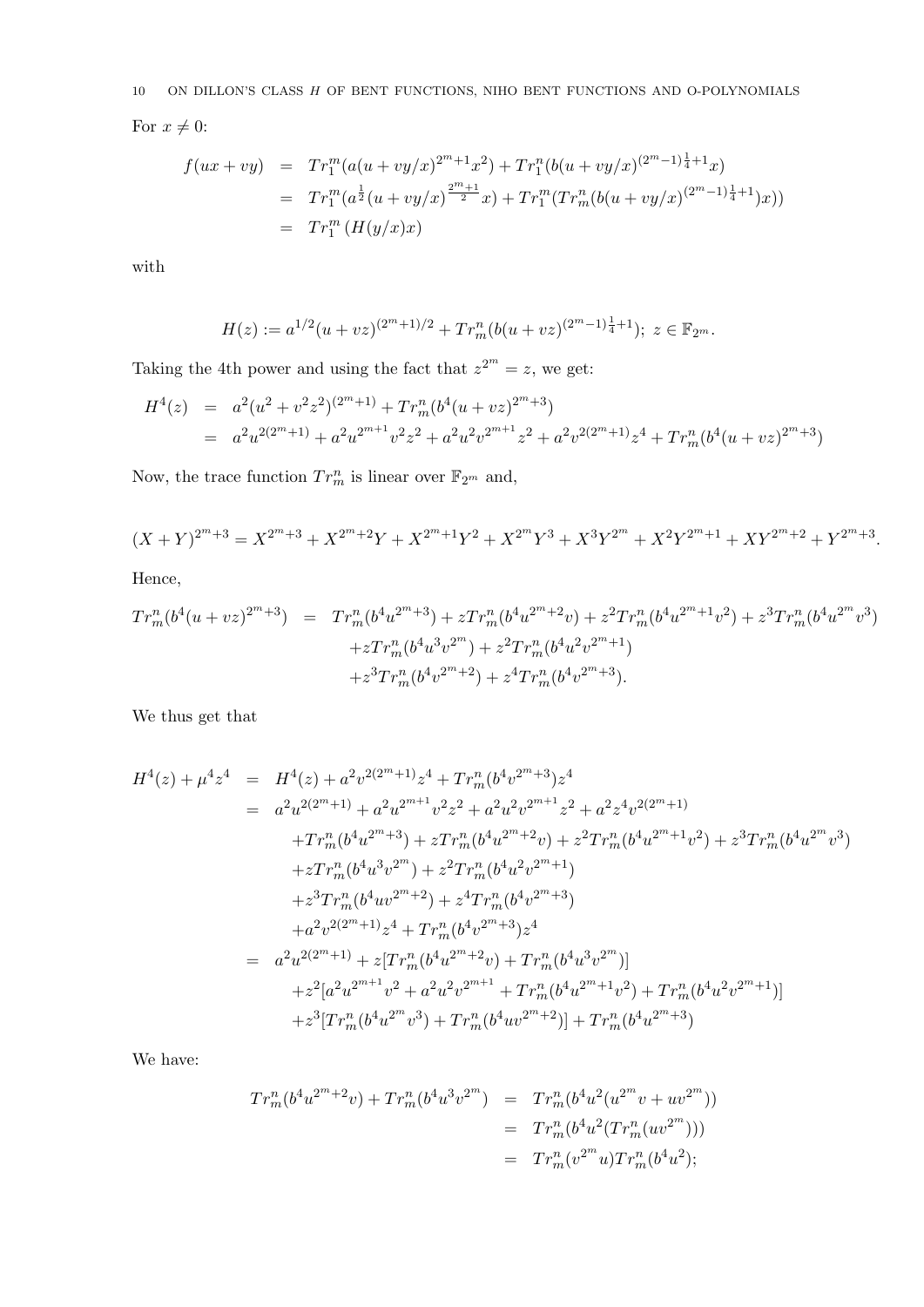$$
a^{2}u^{2^{m+1}}v^{2} + a^{2}u^{2}v^{2^{m+1}} + Tr_{m}^{n}(b^{4}u^{2^{m}+1}v^{2}) + Tr_{m}^{n}(b^{4}u^{2}v^{2^{m}+1}) =
$$
  
\n
$$
a^{2}(u^{2^{m+1}}v^{2} + u^{2}v^{2^{m+1}}) + Tr_{m}^{n}(b^{4}(u^{2^{m}+1}v^{2} + u^{2}v^{2^{m}+1})) =
$$
  
\n
$$
a^{2}(Tr_{m}^{n}(u^{2^{m}+1}v^{2})) + Tr_{m}^{n}(b^{4}uvTr_{m}^{n}(v^{2^{m}}u)) =
$$
  
\n
$$
a^{2}Tr_{m}^{n}((v^{2^{m}}u)^{2}) + Tr_{m}^{n}(v^{2^{m}}u)Tr_{m}^{n}(b^{4}uv) =
$$
  
\n
$$
a^{2}(Tr_{m}^{n}(v^{2^{m}}u))^{2} + Tr_{m}^{n}(v^{2^{m}}u)Tr_{m}^{n}(b^{4}uv) =
$$
  
\n
$$
Tr_{m}^{n}(v^{2^{m}}u)(a^{2}Tr_{m}^{n}(v^{2^{m}}u) + Tr_{m}^{n}(b^{4}uv)) = 0
$$

since  $b^4 = a^2 v^{2^m - 1}$ , and

$$
Tr_m^n(b^4u^{2^m}v^3) + Tr_m^n(b^4uv^{2^m+2}) = Tr_m^n(b^4v^2(u^{2^m}v + uv^{2^m}))
$$
  
=  $Tr_m^n(v^{2^m}u)Tr_m^n(b^4v^2) = 0$ 

since  $Tr_m^n(b^4v^2) = Tr_m^n(a^2v^{2^m+1}) = 0$  (indeed,  $v^{2^m+1} \in \mathbb{F}_{2^m}$ ). Then

$$
G^{4}(z) = a^{2}u^{2(2^{m}+1)} + Tr_{m}^{n}(b^{4}u^{2^{m}+3}) + Tr_{m}^{n}(v^{2^{m}}u)Tr_{m}^{n}(b^{4}u^{2})z.
$$

Note now that  $Tr_m^n(b^4u^2) \neq 0$ . Indeed, otherwise  $b^4u^2 \in \mathbb{F}_{2^m}$  and  $b^4v^2 \in \mathbb{F}_{2^m}$  and thus  $v/u \in \mathbb{F}_{2^m}$ contradicting the fact that  $\{u, v\}$  is a basis.

Therefore,  $G$  is a permutation. Moreover, Condition  $(5)$  is equivalent to say that, for every  $\rho \neq 0,$ 

$$
L(z) = Tr_m^n (b^4 u^2) z + \rho z^4
$$

is 2-to-1. Note that L is linear :  $L(z + z') = L(z) + L(z')$  and that

$$
L(z) = 0 \iff z = 0 \text{ or } z = \left(\frac{Tr_m^n(b^4u^2)}{\rho}\right)^{1/3}.
$$

We have used the fact that m is odd, the map  $x \in \mathbb{F}_{2^m} \mapsto x^3$  is a permutation. Thus, the equation  $L(z) = c$  has 0 or 2 solutions.

Therefore, Conditions (4) and (5) are fulfilled, implying that the function f is bent.  $\Box$ 

Remark 3. We can see that function  $f$  belongs, up to affine equivalence, to the sub-class of H described in 3.1.1 (with  $i = m - 2$ ). In particular, it belongs to the completed Maiorana-McFarland class (see e.g. [4])

Let us now compute the dual function of  $f$ . For that, and to simplify the calculation, we assume from now on that  $b^4 \neq a^2$  and that  $Tr_m^n(v) = 1$  (such v exists and is unique). Then we can take  $u = v^{2^m}$  (indeed, v and  $v^{2^m}$  are linearly independent : suppose that there exists  $z \in \mathbb{F}_{2^m}^{\star}$ such that  $v^{2^m} = zv$ ; then  $v^{2^m-1} = z$ , that is,  $(v^{2^m-1})^{2^m-1} = v^{2(1-2^m)} = 1$ , a contradiction with  $b^4 = a^2v^{2^m-1}$  and  $b^4 \neq a^2$ ). Let us now define  $g: \mathbb{F}_{2^m} \times \mathbb{F}_{2^m} \to \mathbb{F}_{2^n}$  as:  $\forall (x, y) \in (\mathbb{F}_{2^m})^2, g(x, y) =$  $f(vx + v^{2^m}y)$ , where  $b^4 = a^2v^{2^m-1}$ . According to Proposition 2, we know the support of the dual  $\tilde{g}$  of g:  $\tilde{g}(\alpha, \beta) = 1$  if and only if the equation  $H(z) + \beta z + \alpha = 0$  has no solution in  $\mathbb{F}_{2^m}$ . Of course, the Walsh transforms of  $f$  and  $g$  are closely related:

Lemma 7.  $\forall w \in \mathbb{F}_{2^n}$ ,  $\widehat{\chi_f}(w) = \widehat{\chi_g}(Tr_m^n(vw), Tr_m^n(v^{2^m}w))$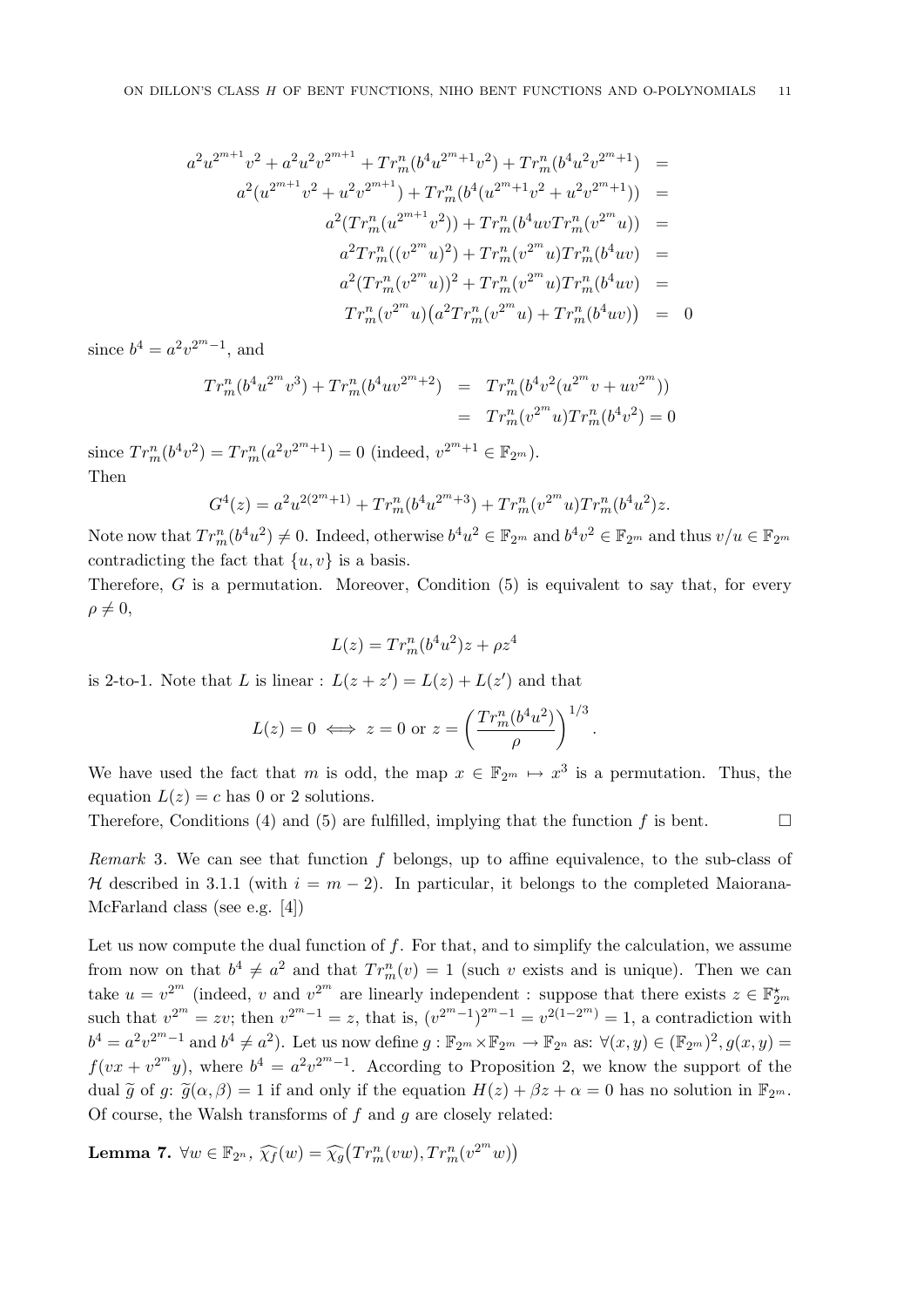*Proof.* Every element w of  $\mathbb{F}_{2^n}$  can be uniquely decomposed as  $w = v\alpha + v^{2^m}\beta$ , with  $(\alpha, \beta) \in \mathbb{F}_{2^m}$ since  $\{v, v^{2^m}\}\$ is a basis of  $\mathbb{F}_{2^n}$ . Multiplying by v, we have  $vw = v^2\alpha + v^{2^m+1}\beta$ . Note now that  $v^{2^m+1}\beta \in \mathbb{F}_{2^m}$  and that  $Tr_m^n(v^2) = Tr_m^n(v)^2 = 1$ . Thus,  $Tr_m^n(vw) = \alpha$ . Likewise, we can show that  $Tr_m^n(v^{2^m}w) = \beta$ . Furthermore, for  $t = vx + v^{2^m}y$  with  $(x, y) \in \mathbb{F}_{2^m}$ , one has  $Tr_1^n(wt) = Tr_1^m(Tr_m^n(vw)x + Tr_m^n(v^{2^m}w)y) = Tr_1^m(\alpha x + \beta y).$ The Walsh transform of f is defined as :

$$
\widehat{\chi_f}(w) = \sum_{t \in \mathbb{F}_{2^n}} (-1)^{f(t) + Tr_1^n(wt)}
$$

Thus,

$$
\widehat{\chi_f}(w) = \sum_{(x,y)\in \mathbb{F}_{2^m}\times \mathbb{F}_{2^m}} (-1)^{g(x,y)+Tr_1^m(\alpha x)+Tr_1^m(\beta y)} = \widehat{\chi_g}(\alpha, \beta).
$$

 $\Box$ 

Hence, according to Lemma 7 and to the observations preceding it, the dual function  $\tilde{f}$  of f satisfies  $\tilde{f}(w) = 1$  if and only if the equation  $H(z) + Tr_m^n(v^2 w)z + Tr_m^n(vw) = 0$  has no solution in  $\mathbb{F}_{2^m}$  where, according to Proposition 6,  $H(z) = G(z) + \mu z$  is given by:

$$
H^{4}(z) = a^{2}u^{2(2^{m}+1)} + Tr_{m}^{n}(b^{4}u^{2^{m}+3}) + Tr_{m}^{n}(v^{2^{m}}u)Tr_{m}^{n}(b^{4}u^{2})z + (a^{2}v^{2(2^{m}+1)} + Tr_{m}^{n}(b^{4}v^{2^{m}+3}))z^{4}.
$$

Let us simplify a little the above expression by noting that, for  $u = v^{2^m}$  and  $b^4 = a^2v^{2^m-1}$ .

$$
Tr_m^n(b^4u^{2^m+3}) = a^2Tr_m^n(v^{2^m-1+1+3\cdot 2^m}) = a^2Tr_m^n(v^{2^{m+2}}) = a^2Tr_m^n(v)^{2^{m+2}} = a^2
$$
  

$$
Tr_m^n(v^{2^m}u) = Tr_m^n(v^{2^{m+1}}) = Tr_m^n(v)^{2^{m+1}} = 1
$$

$$
Tr_m^n(b^4v^{2^m+3}) = a^2Tr_m^n(v^{2(2^m+1)}) = a^2v^{2(2^m+1)}Tr_m^n(1) = 0
$$

Furthermore, note that  $Tr_m^n(v) = 1 = v + v^{2^m}$  and then that  $v^{-1} = 1 + v^{2^m-1}$  that is,  $v^{2^m-1} =$  $1 + v^{-1}$ . Therefore,

$$
Tr_m^n(b^4u^2) = a^2Tr_m^n(v^{2^m-1}v^{2^{m+1}}) = a^2(Tr_m^n(v^{2^m+1}) + Tr_m^n(v^{2^m}v^{2^m-1}))
$$
  
=  $a^2(1 + Tr_m^n(v^{2^m-1}) + Tr_m^n(v^{2^m})) = a^2Tr_m^n(v^{2^m-1})$   
=  $a^2(Tr_m^n(1 + v^{-1})) = a^2Tr_m^n(v^{-1}).$ 

We have also  $\mu = a^{1/2}v^{(2^m+1)/2} + Tr_m^n (bv^{(2^m-1)\frac{1}{4}+1}) = a^{1/2}(v^{(2^m+1)/2} + Tr_m^n (v^{(2^m+1)/2})) =$  $a^{1/2}v^{(2^m+1)/2}$  (since  $v^{(2^m+1)/2} \in \mathbb{F}_{2^m}$  and therefore  $Tr_m^n(v^{(2^m+1)/2})) = 0$ ). We thus obtain that  $H^4(z) = a^2(v^{2(2^m+1)} + 1) + a^2 Tr_m^n(v^{-1})z + a^2 v^{2(2^m+1)} z^4$ , that is:

$$
H4(z) = a2 (v2(2m+1) + 1 + Trmn (v-1)z + v2(2m+1) z4).
$$

The support of the dual function of  $f$  is thus defined as:  $\widetilde{f}(a^{\frac{1}{2}}w) = 1$  if and only if the equation  $v^{\frac{2^m+1}{2}} + 1 + Tr_m^n(vw) + Tr_m^n(v^{-\frac{1}{4}})z^{\frac{1}{4}} + (v^{\frac{2^m+1}{2}} +$  $Tr_{m}^{n}(v^{2^{m}}w))z = 0$  has no solution in  $\mathbb{F}_{2^{m}}$ . Note that  $\frac{2^{m}+1}{2} = (2^{m}-1)\frac{1}{2} + 1$ . Now, we have the following Lemma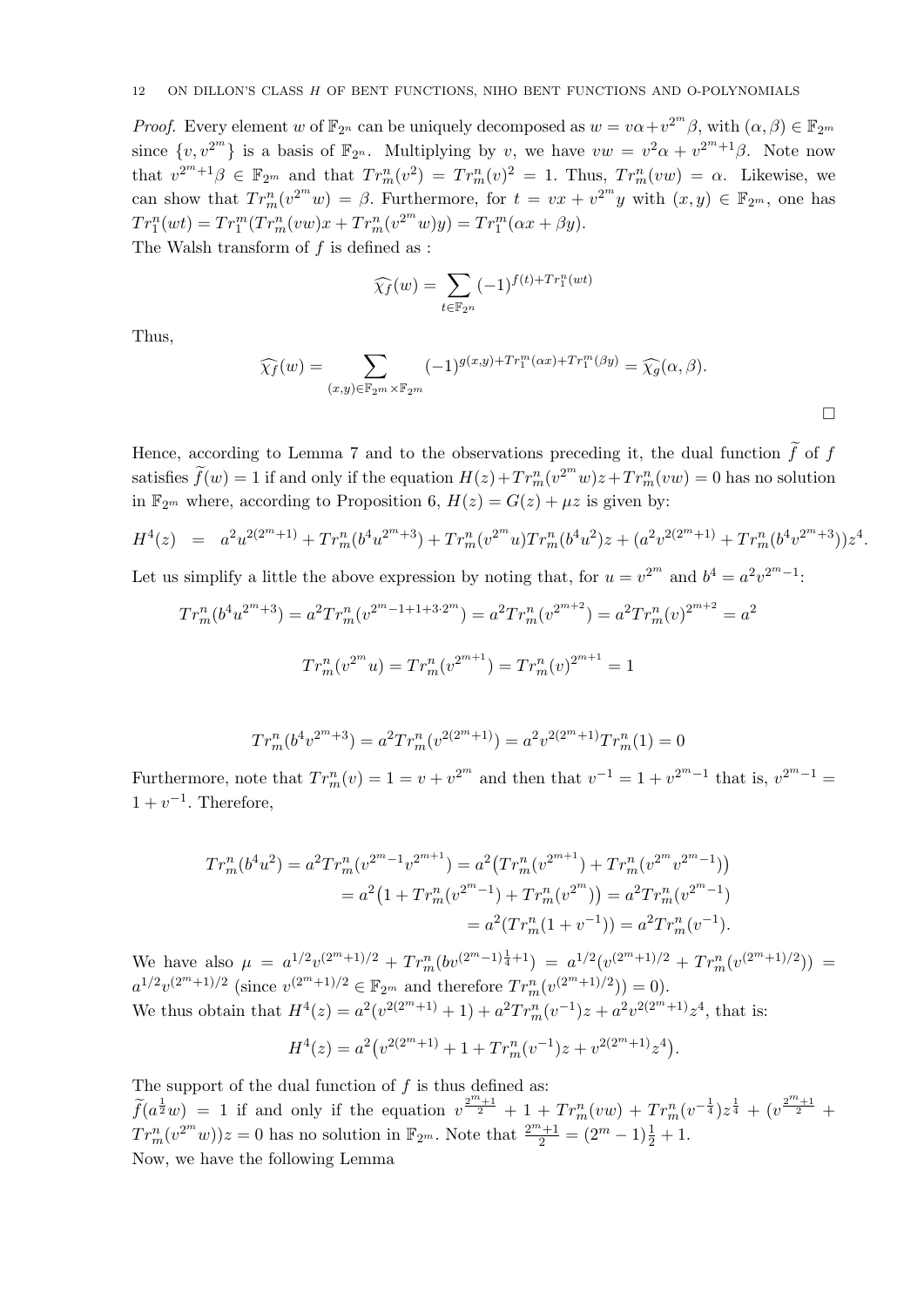**Lemma 8.** Let  $\sigma$ ,  $\rho$ ,  $\tau$  be three elements of  $\mathbb{F}_{2^m}$ . Assume that  $\sigma \neq 0$ . Let  $N = \{z \in \mathbb{F}_{2^m} \mid z \in \mathbb{F}_{2^m} \mid z \in \mathbb{F}_{2^m} \mid z \in \mathbb{F}_{2^m} \mid z \in \mathbb{F}_{2^m} \mid z \in \mathbb{F}_{2^m} \mid z \in \mathbb{F}_{2^m} \mid z \in \mathbb{F}_{2^m} \mid z \$  $\sigma z + \rho z^{\frac{1}{4}} = \tau$ . Then,  $N =$  $\int 2 \, if \, Tr_1^m(\frac{\tau}{\sigma})$  $\frac{\tau}{\sigma} \cdot \frac{1}{\lambda}$  $\frac{1}{\lambda}$ ) = 0 where  $\lambda = (\frac{\rho^4}{\sigma^4})^{\frac{1}{3}}$ 0 otherwise.

*Proof.* Rewrite the equation  $\sigma z + \rho z^{\frac{1}{4}} = \tau$  as  $\lambda((\frac{z}{\lambda}))$  $(\frac{z}{\lambda})+\frac{\rho}{\sigma}$ 1  $rac{1}{\lambda^{\frac{3}{4}}}$  $(\frac{z}{\lambda})$  $(\frac{z}{\lambda})^{\frac{1}{4}}$  =  $\frac{\tau}{\sigma}$  $\frac{\tau}{\sigma}$ . Choose  $\lambda$  such that  $\lambda^{\frac{3}{4}} = \frac{\rho}{\sigma}$ σ (*m* being odd, the mapping  $\lambda \mapsto \lambda^3$  is a permutation of  $\mathbb{F}_{2^m}$  and therfore the mapping  $\lambda \mapsto \lambda^{3/4}$ as well).

Then,  $N = \{t \in \mathbb{F}_{2^m} \mid t + t^{\frac{1}{4}} = \frac{7}{6} \}$  $\frac{\tau}{\sigma} \cdot \frac{1}{\lambda}$  $\frac{1}{\lambda}$ .

The map  $t \in \mathbb{F}_{2^m} \mapsto t+t^{\frac{1}{4}}$  is linear; its kernel is equal to  $\mathbb{F}_2$  (since  $t+t^{\frac{1}{4}}=0 \iff t=0$  or  $t^{\frac{3}{4}}=$ 1  $\iff$  t = 0 or t = 1), hence its image E has dimension  $m-1$  and equals then { $\delta \in \mathbb{F}_{2^m}$  |  $Tr_1^m(\delta) = 0$  (indeed, for every element  $\delta = t + t^{\frac{1}{4}}$  of E, one has  $Tr_1^m(\delta) = Tr_1^m(t) + Tr_1^m(t)^{\frac{1}{4}} = 0$ ). This implies that N equals 2 if  $Tr_1^m(\frac{\tau}{\sigma})$  $\frac{\tau}{\sigma} \cdot \frac{1}{\lambda}$  $\frac{1}{\lambda}$ ) = 0 and is null otherwise, proving the result.

 $\Box$ 

We deduce:

**Theorem 9.** Let  $n = 2m$  with m odd and f be defined as

$$
\forall t \in \mathbb{F}_{2^n}, \quad f(t) = Tr_1^m(at^{2^m+1}) + Tr_1^n(bt^{(2^m-1)\frac{1}{4}+1})
$$

where  $a \in \mathbb{F}_{2^m}^{\star}$  and  $b \in \mathbb{F}_{2^n}^{\star}$  are such that  $b^{2^m+1} = a$  and  $b^4 \neq a^2$ . Let v be such that  $Tr_m^n(v) = 1$ and  $b^4 = a^2v^{2^m-1}$ . Then the dual of f is such that

$$
\widetilde{f}(a^{\frac{1}{2}}w) = Tr_1^m \left( \left( v^{\frac{2^m+1}{2}} + 1 + Tr_m^n(vw) \right) \left( \frac{Tr_m^n(v^{2^m}w) + v^{\frac{2^m+1}{2}}}{Tr_m^n(v^{-1})} \right)^{\frac{1}{3}} \right).
$$

It has algebraic degree  $\frac{m+3}{2}$ . Hence, for  $m > 3$ ,  $\tilde{f}$  is affinely inequivalent to the functions introduced in [18].

*Proof.* Applying Lemma 8 with  $\sigma = Tr_m^n(v^{2^m}w) + v^{\frac{2^m+1}{2}}, \rho = Tr_m^n(v^{-\frac{1}{4}})$  and  $\tau = v^{\frac{2^m+1}{2}} + 1 + \sigma$  $Tr_m^n(vw)$ , we deduce that  $\widetilde{f}(a^{\frac{1}{2}}w) = 1$  if and only if

$$
Tr_1^m \left( \frac{v^{\frac{2^m+1}{2}} + 1 + Tr_m^n(vw)}{Tr_m^n(v^{2^m}w) + v^{\frac{2^m+1}{2}}} \left( \frac{Tr_m^n(v^{2^m}w) + v^{\frac{2^m+1}{2}}}{Tr_m^n(v^{-1/4})} \right)^{\frac{4}{3}} \right) = 1
$$

that is

$$
\widetilde{f}(a^{\frac{1}{2}}w) = Tr_1^m \left( \left( v^{\frac{2^m+1}{2}} + 1 + Tr_m^n(vw) \right) \left( \frac{Tr_m^n(v^{2^m}w) + v^{\frac{2^m+1}{2}}}{Tr_m^n(v^{-1})} \right)^{\frac{1}{3}} \right).
$$

For every element z of  $\mathbb{F}_{2^m}$  we have  $z^{1/3} = z^{1+4+4^2+4^3+\cdots+4^{\frac{m-1}{2}}}$ . Hence, the vectorial function  $\Bigg( \frac{Tr_m^n(v^{2^m}w)+v^{\frac{2^m+1}{2}}}{Tr_m^n(v^{-1})}$  $\int_{0}^{\frac{1}{3}}$  has algebraic degree  $\frac{m+1}{2}$ . Since the functions  $v^{\frac{2^m+1}{2}} + 1 + Tr_m^n(vw)$  and  $Tr_m^n(v^{2^m}w)+v^{\frac{2^m+1}{2}}$  are affinely independent over  $\mathbb{F}_{2^m}$ , we deduce that the degree of the dual is  $m+3$  $\frac{+3}{2}$ . Since the algebraic degree is affine invariant, and since for  $m > 3$ ,  $\frac{m+3}{2}$  is different from 3 and m, this proves that  $\tilde{f}$  is affinely inequivalent to the functions introduced in [18].

This gives an answer to the open question evoked in [18]: at least one of the duals of the functions introduced in this paper is affinely inequivalent to them.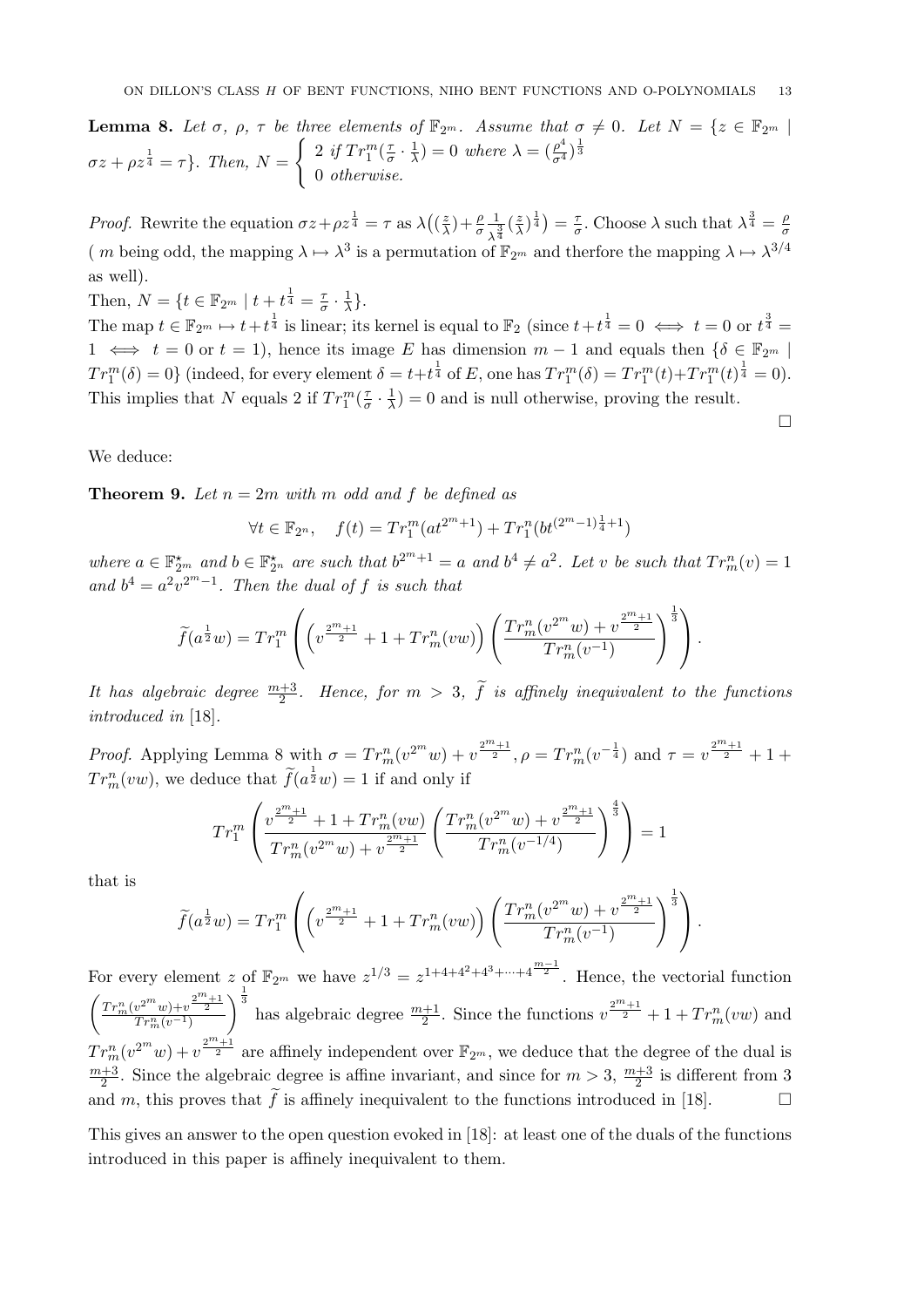Remark 4. Function  $\tilde{f}$  in Theorem 9 is affinely equivalent to the bivariate function  $g(x, y)$  $xy^{1/3}$ . The function  $y \in \mathbb{F}_{2^m} \mapsto y^{1/3} \in \mathbb{F}_{2^m}$  is a permutation and  $\tilde{f}$  belongs then to the completed Maiorana-McFarland class (but we knew this already thanks to Remark 3, since the dual of a function in the completed Maiorana-McFarland class belongs to this same class (see e.g. [4])).

# 6. FUNCTIONS IN CLASS  $H$  and o-polynomials

Since the function studied above in Proposition 6 and Thorem 9 belongs to the completed Maiorana-McFarland class and since we do not know whether the other known Niho bent functions are in this same class, we are brought back to the question of knowing whether functions can be exhibited in class  $H$  which are not in the completed Maiorana-McFarland class. We observe now that Condition  $(5)$  implies Condition  $(4)$  and is equivalent to the fact that G is an o-polynomial.

**Definition 2.** Let m be any positive integer. A permutation polynomial over  $\mathbb{F}_{2^m}$  is called an o-polynomial if, for every  $\gamma \in \mathbb{F}_{2^m}$ , the function  $z \in \mathbb{F}_{2^m} \mapsto$  $\int \frac{G(z+\gamma)+G(\gamma)}{z} \text{ if } z \neq 0$ 0 if  $z = 0$ is a permutation of  $\mathbb{F}_{2^m}$ .

Note that some authors like Dobbertin in [15] add the condition " $G(0) = 0$ ,  $G(1) = 1$ " to the definition of o-polynomials; we do not include it since if it is not satisfied by an o-polynomial G, we can replace G by the o-polynomial  $\frac{G(z)+G(0)}{G(1)+G(0)}$ , which satisfies it.

**Lemma 10.** Any function G from  $\mathbb{F}_{2^m}$  to  $\mathbb{F}_{2^m}$  satisfies Condition (5) if and only if it is an o-polynomial.

*Proof.* Recall first that any function from  $\mathbb{F}_{2^m}$  to itself can be represented (in a unique way) as a polynomial over  $\mathbb{F}_{2^m}$  of degree at most  $2^m - 1$ . For every  $\gamma, \beta \in \mathbb{F}_{2^m}$ , the equation  $G(z) + \beta z =$  $G(\gamma) + \beta \gamma$  is satisfied by  $\gamma$ . Thus, if Condition (5) is satisfied, then for every  $\beta \in \mathbb{F}_{2^m}^{\star}$  and every  $\gamma \in \mathbb{F}_{2^m}$ , there exists exactly one  $z \in \mathbb{F}_{2^m}^{\star}$  such that  $G(z + \gamma) + \beta(z + \gamma) = G(\gamma) + \beta\gamma$ , that is,  $\frac{G(z+\gamma)+G(\gamma)}{z} = \beta$ . Then, for every  $\gamma \in \mathbb{F}_{2^m}$ , the function  $z \in \mathbb{F}_{2^m}^{\star} \mapsto \frac{G(z+\gamma)+G(\gamma)}{z} \in \mathbb{F}_{2^m}^{\star}$ is bijective, that is, G and the function  $z \in \mathbb{F}_{2^m} \mapsto$  $\int \frac{G(z+\gamma)+G(\gamma)}{z} \text{ if } z \neq 0$ 0 if  $z = 0$ are permutations. Hence, G is an o-polynomial. Conversely, if G is an o-polynomial, then for every  $\gamma \in \mathbb{F}_{2^m}$ , we have  $\frac{G(z+\gamma)+G(\gamma)}{z}\neq 0$  for every  $z\neq 0$  (note that there is no need to assume that G is a permutation for having this) and for every  $\beta \neq 0$  there exists exactly one nonzero z such that  $G(z + \gamma) + G(\gamma) = \beta z$ . Then for every  $c \in \mathbb{F}_{2^m}$ , either the equation  $G(z) + \beta z = c$  has no

solution, or it has at least a solution  $\gamma$  and then exactly one second solution  $z + \gamma (z \neq 0)$ . This completes the proof.  $\Box$ 

This property was partially observed by Maschietti [26] (for power functions and  $b = 1$ ) as recalled by Dobbertin in [15]. Note that, according to the proof of Lemma 10, the property that for every  $\gamma \in \mathbb{F}_{2^m}$ , the function  $z \in \mathbb{F}_{2^m} \mapsto$  $\int \frac{G(z+\gamma)+G(\gamma)}{z} \text{ if } z\neq 0$  $\frac{z}{0 \text{ if } z = 0}$  is a permutation of  $\mathbb{F}_{2^m}$ implies that G is a permutation of  $\mathbb{F}_{2^m}$ .

The simplest example of an o-polynomial is the already seen Frobenius automorphism  $G(z) = z^{2^i}$ where i is coprime with n. The other known examples are the following: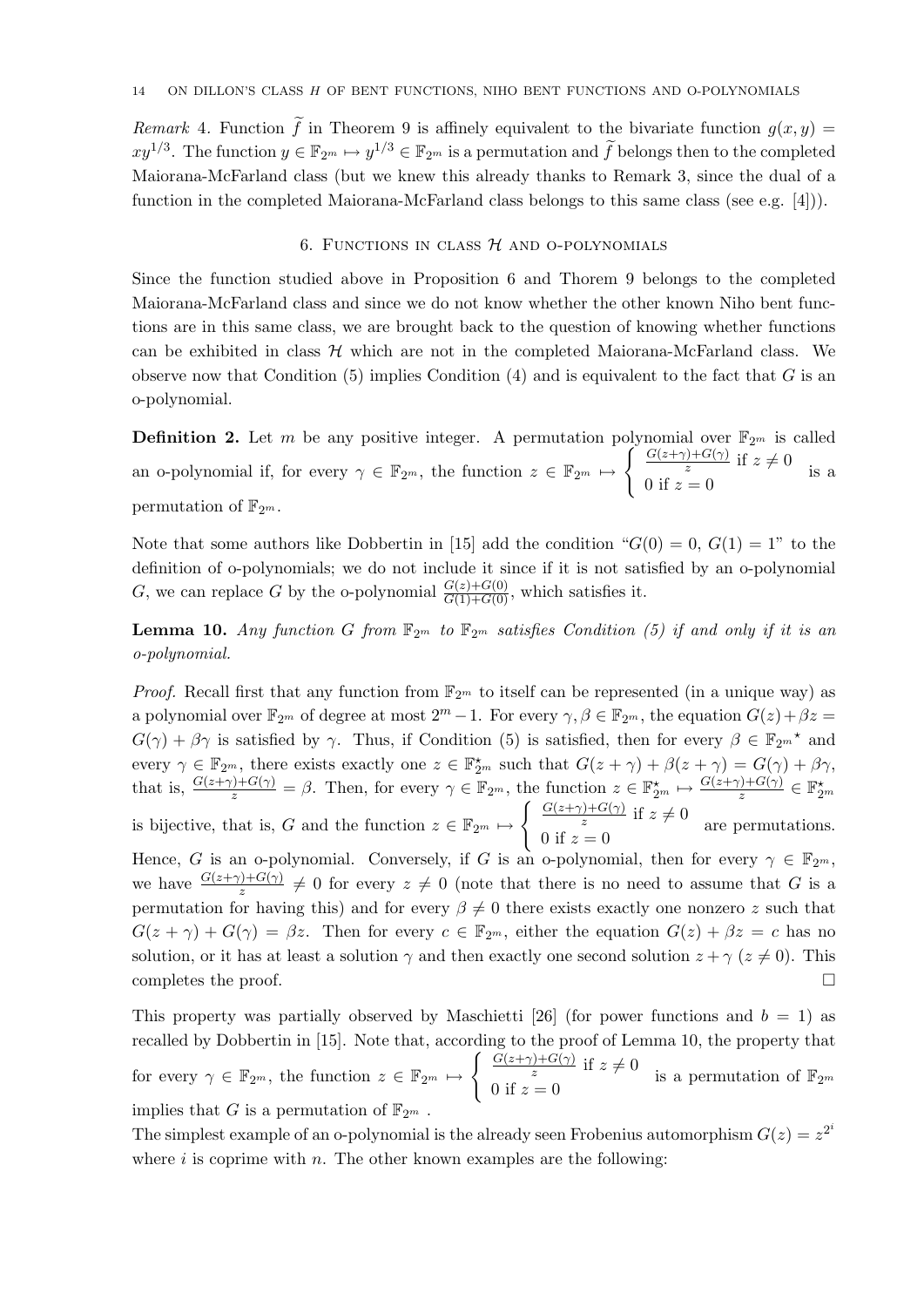- (1)  $G(z) = z^6$  where *m* is odd [32];
- (2)  $G(z) = z^{3 \cdot 2^{k} + 4}$ , where  $m = 2k 1$  [19];
- (3)  $G(z) = z^{2^k+2^{2k}}$ , where  $m = 4k 1$  [19];
- (4)  $G(z) = z^{2^{2k+1}+2^{3k+1}}$ , where  $m = 4k+1$  [19];
- (5)  $G(z) = z^{2^k} + z^{2^k+2} + z^{3 \cdot 2^k+4}$ , where  $m = 2k 1$  [10];
- (6)  $G(z) = z^{\frac{1}{6}} + z^{\frac{3}{6}} + z^{\frac{5}{6}}$  where *m* is odd [30];
- (7)  $G(z) = \frac{\delta^2 (z^4 + z) + \delta^2 (1 + \delta + \delta^2)(z^3 + z^2)}{z^4 + \delta^2 z^2 + 1}$  $\frac{1+\delta^2(1+\delta+\delta^2)(z^3+z^2)}{z^4+\delta^2z^2+1}+z^{1/2}$ , where  $Tr_1^m(1/\delta)=1$  and, if  $m\equiv 2$  [mod 4], then  $\delta \notin \mathbb{F}_4$  [12];
- (8)  $G(z) = \frac{1}{Tr_m^n(b)} \left( Tr_m^n(b^r)(z+1) + Tr_m^n((bz+b^{2^m})^r)(z+Tr_m^n(b)z^{1/2}+1)^{1-r} \right) + z^{1/2}$ , where m is even,  $r = \pm \frac{2^m - 1}{3}$  $\frac{1}{3}^{n}-1$ ,  $b \in \mathbb{F}_{2^{2m}}$ ,  $b^{2^m+1} = 1$  and  $b \neq 1$ , where  $Tr_m^n(x) = x + x^{2^m}$  is the trace function from  $\mathbb{F}_{2^n}$  to  $\mathbb{F}_{2^m}$  [11].

Note that the corresponding functions  $G'(z) := zG(z^{2^m-2}) = zG(1/z)$  are affinely independent from Frobenius. This provides potentially new  $n$ -variable bent functions:

- $f(x, y) = Tr_1^m(x^{-5}y^6), x, y \in \mathbb{F}_{2^m}$  where *m* is odd;
- $f(x,y) = Tr_1^m(x^{-3\cdot(2^k+1)}y^{3\cdot2^k+4}), x, y \in \mathbb{F}_{2^m}$ , where  $m = 2k 1$ ;
- $f(x,y) = Tr_1^m(x^{1-2^k-2^{2^k}}y^{2^k+2^{2^k}}), x, y \in \mathbb{F}_{2^m}$ , where  $m = 4k 1$ ;
- $f(x,y) = Tr_1^m(x^{1-2^{2k+1}-2^{3k+1}}y^{2^{2k+1}+2^{3k+1}}), x, y \in \mathbb{F}_{2^m}$ , where  $m = 4k+1$ ;
- $f(x,y) = Tr_1^m(x^{1-2^k}y^{2^k} + x^{-(2^k+1)}y^{2^k+2} + x^{-3\cdot(2^k+1)}y^{3\cdot2^k+4}), x, y \in \mathbb{F}_{2^m}$ , where  $m =$  $2k - 1$ :
- $f(x,y) = Tr_1^m (x^{\frac{5}{6}}y^{\frac{1}{6}} + x^{\frac{3}{6}}y^{\frac{3}{6}} + x^{\frac{1}{6}}y^{\frac{5}{6}}), x, y \in \mathbb{F}_{2^m}$ , where *m* is odd;
- $f(x,y) = Tr_1^m \left( \left[ \frac{\delta^2 (x^{-3}+1) + \delta^2 (1+\delta+\delta^2)(x^{-2}+x^{-1})}{x^{-4} + \delta^2 x^{-2} + 1} \right]$  $\left[\frac{x^{2}(1+\delta+\delta^{2})(x^{-2}+x^{-1})}{x^{-4}+\delta^{2}x^{-2}+1}+x^{1/2}\right]$  $\left[\frac{\delta^{2}(y^{4}+y)+\delta^{2}(1+\delta+\delta^{2})(y^{3}+y^{2})}{y^{4}+\delta^{2}y^{2}+1}\right]$  $\frac{+\delta^2(1+\delta+\delta^2)(y^3+y^2)}{y^4+\delta^2y^2+1}+y^{1/2}\Big]\Big),$  $x, y \in \mathbb{F}_{2^m}$ , where  $Tr_1^m(1/\delta) = 1$  and, if  $m \equiv 2 \pmod{4}$ , then  $\delta \notin \mathbb{F}_4$ ;

• 
$$
f(x, y) = Tr_1^m (x [A(x)] [B(y)]), x, y \in \mathbb{F}_{2^m}
$$
, where *m* is even,

$$
A(x) = \frac{1}{Tr_m^n(b)} \left( Tr_m^n(b^r)(x^{-1} + 1) + Tr_m^n((bx^{-1} + b^{2^m})^r)(x^{-1} + Tr_m^n(b)x^{-1/2} + 1)^{1-r} \right) + x^{-1/2}
$$
  
\n
$$
B(y) = \frac{1}{Tr_m^n(b)} \left( Tr_m^n(b^r)(y + 1) + Tr_m^n((by + b^{2^m})^r)(y + Tr_m^n(b)y^{1/2} + 1)^{1-r} \right) + y^{1/2}
$$
  
\n
$$
r = \pm \frac{2^{m-1}}{3}, \, b \in \mathbb{F}_{2^{2m}}, \, b^{2^m+1} = 1 \text{ and } b \neq 1.
$$

Remark 5. Each of the two Dobbertin et al. functions  $f(t) = tr_m(at^{2^m+1}) + tr_n(bt^{d_2})$  with  $d_2 = (2^m - 1)s + 1$  (see [18]) gives an o-polynomial, obtained by choosing a basis  $(u, v)$  of  $F_{2^n}$ over  $F_{2^m}$ , and for every  $x, z \in F_{2^m}$  by writing  $f((u + vz)x) = tr_m(a(u + vz)^{2^m+1}x^2) + tr_n(b(u + u))$  $v(z)^{(2^m-1)s+1}x) = tr_m(a(u+vx)^{2^m+1}x^2) + tr_m([b(u+vx)^{(2^m-1)s+1} + b^{2^m}(u+vx)^{(1-2^m)s+2^m}]x) =$  $tr_m(H(z)x)$  and for every  $y \in F_{2^m}$  by writing  $f(vy) = tr_m(av^{2^m+1}y^2) + tr_n(bv^{(2^m-1)s+1}y)$  $tr_m(av^{2^m+1}y^2) + tr_m([bv^{(2^m-1)s+1} + b^{2^m}v^{(1-2^m)s+2^m}]y) = tr_m(\mu y)$  and then defining  $G(z)$  $\mu z + H(z) = (av^{2m+1})^{1/2} z + [bv^{(2m-1)s+1} + b^{2m}v^{(1-2m)s+2m}]z + (a(u+vz)^{2m+1})^{1/2} + [b(u+1)v^{(2m-1)s+2m}]z + (a(u+1)v^{2m})^{1/2}$  $(vz)^{(2^m-1)s+1}+b^{2^m}(u+vz)^{(1-2^m)s+2^m}$ . Note that different choices of a basis give equivalent polynomials. The case of the function by Leander and Kholosha [23] is similar (but a little more complex). We leave open the question of knowing whether these polynomial are new up to equivalence.

# Conclusion

We have observed that the bent functions studied under the name of Niho bent functions are the univariate version of a ( slightly extended) class of bent functions introduced 35 years ago by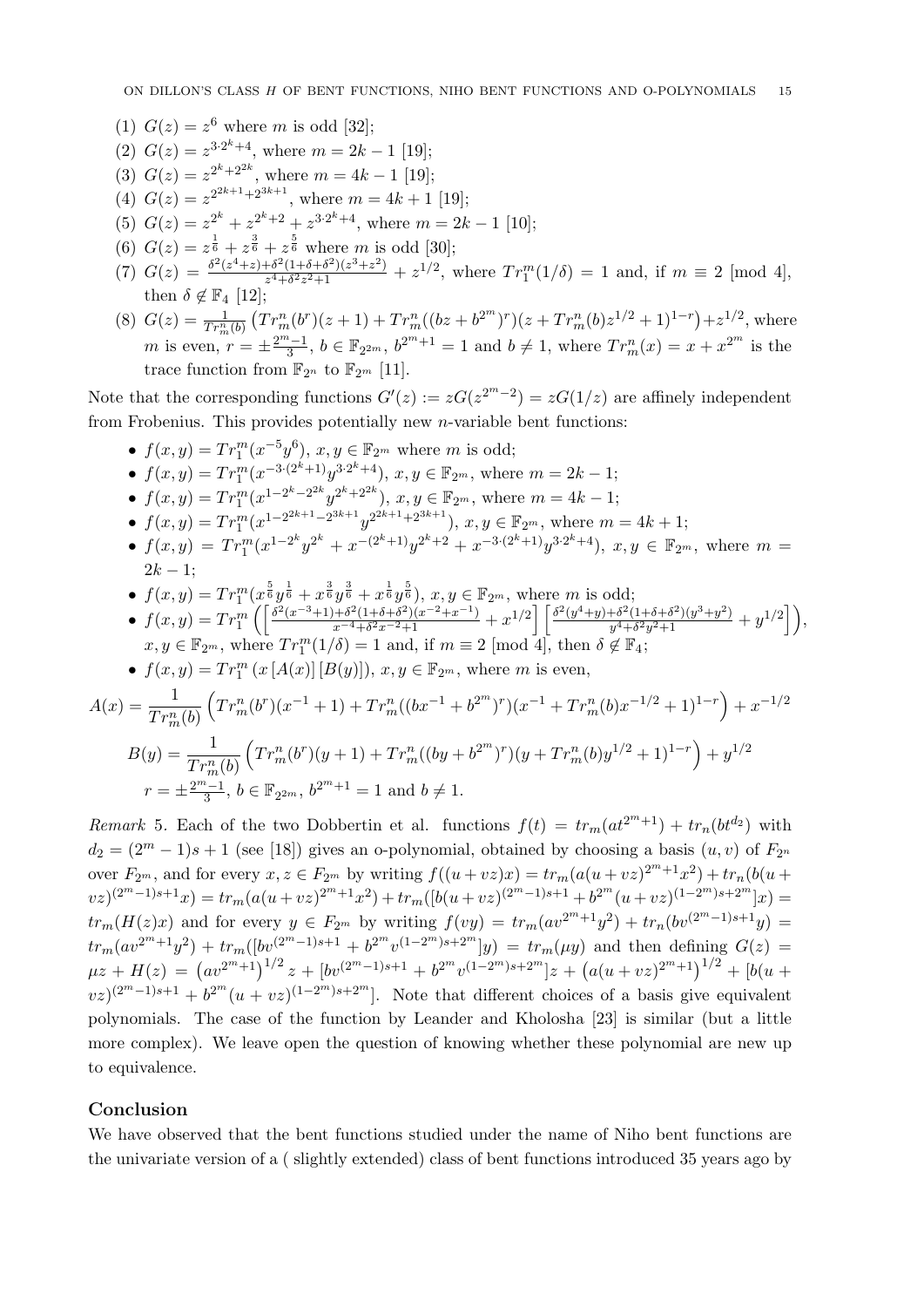John Dillon, but which had not been further investigated because Dillon had not found examples of functions in his class which were not affinely equivalent to already known bent functions. We have replied to an open question raised by Dobbertin et al. on the duals of the three classes of Niho bent functions introduced by these authors, by calculating the dual of one of these three classes. We have found eight new infinite classes of bent functions whose bivariate expressions are explicit, by noticing that the condition for a function to be in this class is equivalent to the fact that a polynomial directly related to its definition is an o-polynomial. We leave open at least problems: (1) Extend the calculation of the dual to the generalization of the class given by Leander and Kholosha and calculate the duals of the two other functions introduced by Dobbertin et al. (2) Determine for each of the eight classes of Niho bent functions that we obtained if it is included in a known class of explicit bent functions such as M or  $\mathcal{PS}_{an}$  (3) Determine whether the o-polynomials indicated in Remark 5 are new up to equivalence..

#### **REFERENCES**

- [1] T. Berger, A. Canteaut, P. Charpin and Y. Laigle-Chapuy. On almost perfect nonlinear functions. IEEE Trans. Inform. Theory, vol. 52, no. 9, pp. 4160-4170, 2006.
- [2] A. Canteaut, C. Carlet, P. Charpin and C. Fontaine. On cryptographic properties of the cosets of  $R(1,m)$ , IEEE Transactions on Information Theory, Vol. 47,pp 1494-1513, 2005.
- [3] C. Carlet. Two new classes of bent functions. In Proceedings of EUROCRYPT'93, Lecture Notes in Computer Science 765, pp. 77-101, 1994.
- [4] C. Carlet. Boolean Functions for Cryptography and Error Correcting Codes. Chapter of the monography Boolean Models and Methods in Mathematics, Computer Science, and Engineering, Y. Crama and P. Hammer eds, Cambridge University Press, pages 257-397, 2010.
- [5] C. Carlet. Generalized Partial Spreads, IEEE Transactions on Information Theory, vol. 41, no. 5, pp. 1482- 1487, 1995.
- [6] C. Carlet and P. Gaborit. Hyperbent functions and cyclic codes. Journal of Combinatorial Theory, Series A, Vol 113, no. 3, pages 466-482, 2006.
- [7] C. Carlet and S. Mesnager. On Semi-bent Boolean Functions. IACR ePrint Archive 2010/486.
- [8] S. Chee and S. Lee and K. Kim. Semi-bent Functions Advances in Cryptology-ASIACRYPT94. Proc. 4th Int. Conf. on the Theory and Applications of Cryptology, Wollongong, Australia, 1994, Pieprzyk, J. and Safavi-Naini, R., Eds., Lect. Notes Comp. Sci. Vol. 917, pp 107-118, 1994.
- [9] J. H. Cheon and S. Chee. Elliptic curves and resilient functions Lecture Notes in Computer Science, Vol. 2015 pp 386–397, 2000.
- [10] W. Cherowitzo.  $\alpha$ -flocks and hyperovals. Geometriae Dedicata 72, pp. 221-246, 1998.
- [11] W.E. Cherowitzo, C.M. O'Keefe and T. Penttila. A unified construction of finite geometries associated with q-clans in characteristic two, Adv. Geom, , 3, pp. 1-21, 2003.
- [12] W. Cherowitzo, T. Penttila, I. Pinneri and G. F. Royle. Flocks and ovals, Geom. Dedicata, Vol. 60, No. 1, pp. 17-37, 1996.
- [13] J. F. Dillon. Elementary Hadamard Difference sets. Ph. D. Thesis, Univ. of Maryland, 1974.
- [14] H. Dobbertin. Construction of bent functions and balanced Boolean functions with high nonlinearity. Proceedings of Fast Software Encryption, Second International Workshop, Lecture Notes in Computer Science 1008, pp. 61-74, 1995.
- [15] H. Dobbertin. Uniformly representable permutation polynomials. Proceedings of Sequences and their Applications, SETA 01, Discrete Mathematics and Theoretical Computer Science, Springer, pp. 1-22, 2002.
- [16] H. Dobbertin and G. Leander. A survey of some recent results on bent functions Proceedings of SETA'04 SEquences ans Their Applications Lecture Notes in computer Science 3486, pp 1-29, 2005.
- [17] H. Dobbertin, and G. Leander. Cryptographers Toolkit for Construction of 8-Bit Bent Functions Cryptology ePrint Archive, Report no. 2005/089. Available at http://eprint.iacr.org/2005/089 2005.